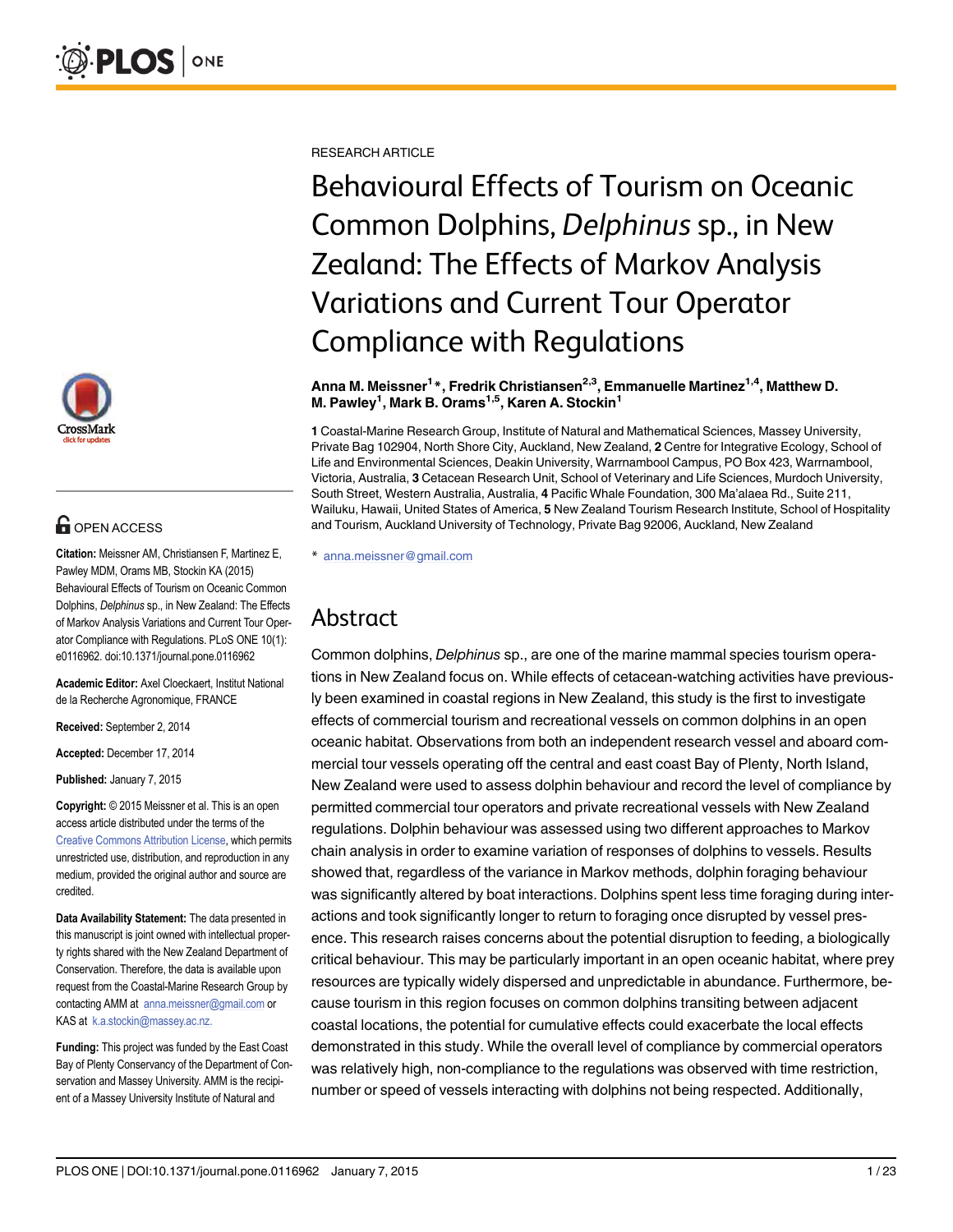<span id="page-1-0"></span>

Mathematical Sciences Fees Scholarship and a Massey University Doctoral Scholarship. The funders had no role in study design, data collection and analysis, decision to publish, or preparation of the manuscript.

Competing Interests: The authors have declared that no competing interests exist.

prohibited swimming with calves did occur. The effects shown in this study should be carefully considered within conservation management plans, in order to reduce the risk of detrimental effects on common dolphins within the region.

# Introduction

Over the past two decades, an abundance of literature referring to boat based marine mammal tourism has clearly shown that cetacean-watching is seldom benign and that careful manage-ment is required to minimise potential negative effects on targeted populations [[1,](#page-17-0) [2,](#page-17-0) [3](#page-17-0), [4](#page-17-0), [5,](#page-17-0) [6,](#page-17-0) [7\]](#page-17-0). Vessel presence has for example been shown to increase dolphin travelling behaviour at the expenses of foraging  $[8, 9]$  $[8, 9]$  $[8, 9]$  $[8, 9]$ , resting  $[9, 10]$  $[9, 10]$  $[9, 10]$  $[9, 10]$  or socialising  $[11, 12]$  $[11, 12]$  $[11, 12]$  $[11, 12]$ . Authors have also reported some species avoiding approaching vessels  $[8, 13, 14]$  $[8, 13, 14]$  $[8, 13, 14]$  $[8, 13, 14]$  $[8, 13, 14]$  $[8, 13, 14]$ . Although the risk of ship strikes has long been a concern for larger whales [[15](#page-17-0)], collisions between small delphinids and tour vessels [\[16](#page-18-0)] or recreational craft [[17](#page-18-0)] have also been reported. Tourism also exposes cetaceans to noise pollution which may lead to chronic auditory damage  $[18, 19]$  $[18, 19]$  $[18, 19]$  $[18, 19]$  or to exhaust emissions that are likely to cause serious health effects [\[20\]](#page-18-0). Close encounters with wild cetaceans at sea have also become more and more intrusive, including swimming [\[21,](#page-18-0) [22,](#page-18-0) [23\]](#page-18-0) or provisioning dolphins with food, whether monitored or illegal [\[24,](#page-18-0) [25\]](#page-18-0), leading to possibly dangerous situations for both dolphins and humans  $[24, 26, 27, 28, 29, 30, 31]$  $[24, 26, 27, 28, 29, 30, 31]$  $[24, 26, 27, 28, 29, 30, 31]$  $[24, 26, 27, 28, 29, 30, 31]$  $[24, 26, 27, 28, 29, 30, 31]$  $[24, 26, 27, 28, 29, 30, 31]$  $[24, 26, 27, 28, 29, 30, 31]$  $[24, 26, 27, 28, 29, 30, 31]$  $[24, 26, 27, 28, 29, 30, 31]$  $[24, 26, 27, 28, 29, 30, 31]$  $[24, 26, 27, 28, 29, 30, 31]$  $[24, 26, 27, 28, 29, 30, 31]$  $[24, 26, 27, 28, 29, 30, 31]$  $[24, 26, 27, 28, 29, 30, 31]$  $[24, 26, 27, 28, 29, 30, 31]$ . Although viewing and swimming activities are regarded as relatively safe from an infectious standpoint [[32](#page-18-0)], serious concerns have been raised as increased opportunities for disease transmissions exist and dolphins could potentially be infected by humans [\[33\]](#page-18-0).

Recent tourism impact studies have argued that short-term behavioural changes can have long-term implications for targeted populations by disrupting energy budgets, reducing energy uptake and/or increasing physical demands  $[34, 35, 36, 37, 38]$  $[34, 35, 36, 37, 38]$  $[34, 35, 36, 37, 38]$  $[34, 35, 36, 37, 38]$  $[34, 35, 36, 37, 38]$  $[34, 35, 36, 37, 38]$  $[34, 35, 36, 37, 38]$  $[34, 35, 36, 37, 38]$  $[34, 35, 36, 37, 38]$  $[34, 35, 36, 37, 38]$  $[34, 35, 36, 37, 38]$ . As such, there is increasing evidence that individual behavioural changes can potentially lead to population-level effects [\[3\]](#page-17-0). However, despite numerous concerns raised by the scientific community, the cetaceanwatching industry is still experiencing a fast world-wide expansion, as the economic benefits of marine mammal based-activities represent a significant part of the ecotourism industry [\[39](#page-19-0), [40\]](#page-19-0). The dolphin-watching industry in Oceania has followed this global trend and is now widespread in 17 countries within this region. In New Zealand alone, approximately 550,000 international and domestic cetacean-watching tourists resulted in over US\$80 million in expenditure in 2008 [[39](#page-19-0)]. Permits to watch and/or swim-with-dolphins in New Zealand increased from 90 in 2005  $[41]$  $[41]$  $[41]$  to 112 in 2011 (Young, pers.comm.).

Most marine mammals in New Zealand are the focus of tourism operations, including en-demic species such as the Hector's dolphin, Cephalorhynchus hectori hectori [\[23\]](#page-18-0) and the New Zealand sea lion, *Phocarctos hookeri* [ $42$ ]. Nationally endangered, the bottlenose dolphin, *Tur*siops truncatus, is also targeted by tourism activities  $[10, 43, 44]$  $[10, 43, 44]$  $[10, 43, 44]$  $[10, 43, 44]$  $[10, 43, 44]$  $[10, 43, 44]$ . While the vast majority of scientific studies have evaluated the effects of tourism activities on the behaviour of coastal species  $[10, 11, 12, 14, 45, 46]$  $[10, 11, 12, 14, 45, 46]$  $[10, 11, 12, 14, 45, 46]$  $[10, 11, 12, 14, 45, 46]$  $[10, 11, 12, 14, 45, 46]$  $[10, 11, 12, 14, 45, 46]$  $[10, 11, 12, 14, 45, 46]$  $[10, 11, 12, 14, 45, 46]$  $[10, 11, 12, 14, 45, 46]$  $[10, 11, 12, 14, 45, 46]$  $[10, 11, 12, 14, 45, 46]$ , since they are believed to be subject to and impacted by human activities to a greater degree than oceanic species, considerable less is known about the effects of tourism activities on pelagic oceanic populations of delphinids [\[8](#page-17-0), [47](#page-19-0), [48](#page-19-0)].

Short- and long-beaked common dolphins, Delphinus delphis and D. capensis, are listed by the International Union for Conservation of Nature (IUCN) as 'least concern' and 'data deficient', respectively [\[49,](#page-19-0) [50\]](#page-19-0). Under the New Zealand Threat Classification System [\[51](#page-19-0)], common dolphins, Delphinus sp., are currently classified as 'not threatened'[[52\]](#page-19-0), despite the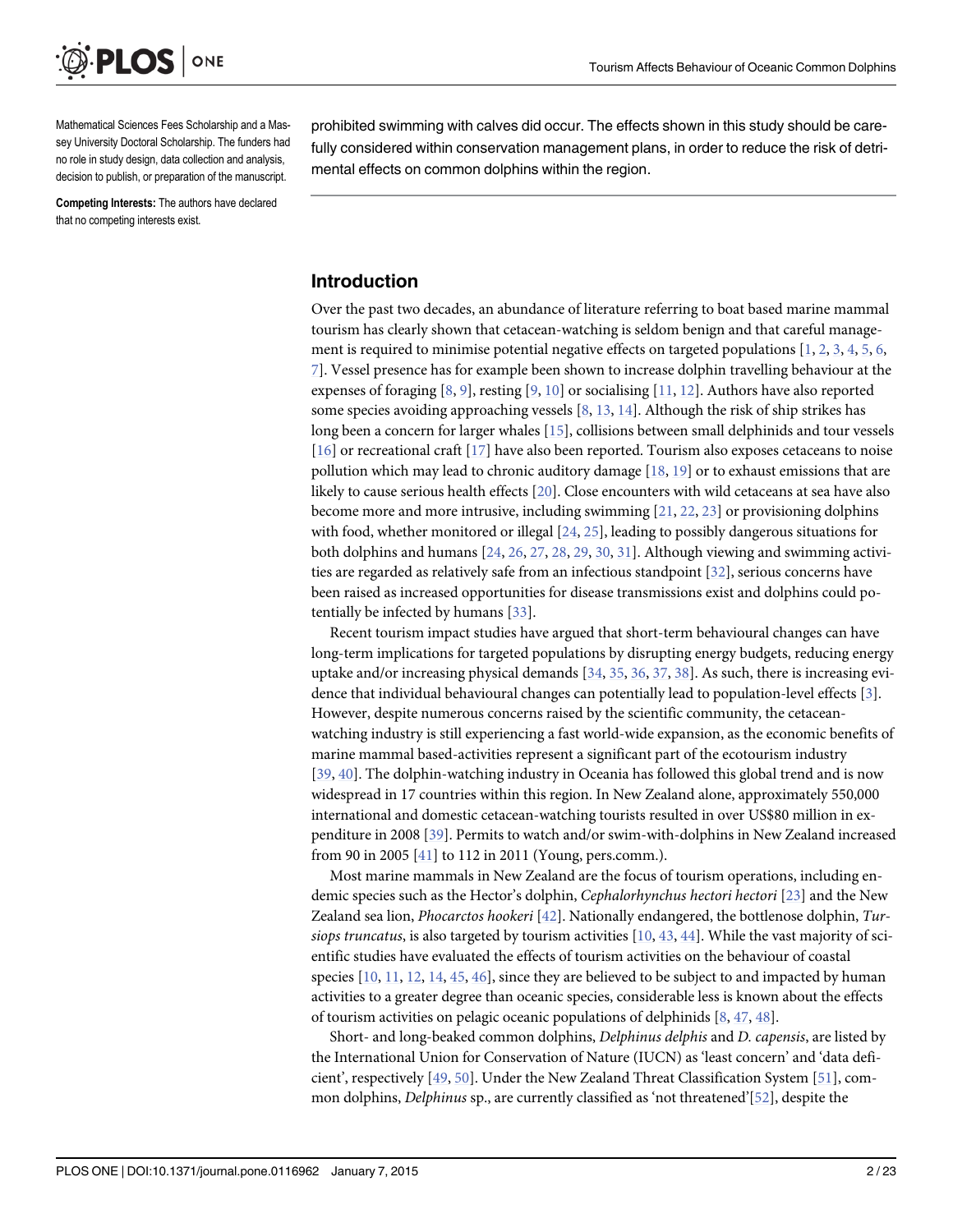absence of density and population estimates [[53](#page-19-0)]. Moreover, they remain the only resident cetacean species within New Zealand to lack a species-specific Marine Mammal Action Plan [\[54](#page-19-0)]. Recently, the IUCN classified the Mediterranean common dolphins as 'endangered', after the population in the eastern Ionian Sea was discovered to be in decline [[55,](#page-19-0) [56](#page-19-0)]. Although generally considered to be a pelagic species associated with deep waters [[57\]](#page-19-0), common dolphins in many parts of New Zealand use nearshore waters and may therefore be vulnerable to coastal anthropogenic activities such as pollution, fishery by-catch and vessel collision [[58](#page-19-0), [59](#page-20-0), [60](#page-20-0)]. The effects of tourism activities on common dolphins have previously been examined in northern coastal regions of New Zealand, including the Bay of Islands, the Hauraki Gulf and Mercury Bay  $[8, 9, 61]$  $[8, 9, 61]$  $[8, 9, 61]$  $[8, 9, 61]$  $[8, 9, 61]$  $[8, 9, 61]$ . However, with a typical oceanic distribution off the Bay of Plenty (BOP, [Fig. 1\)](#page-3-0), common dolphins have been considered as less vulnerable to tourism effects given their offshore movements  $[62]$  $[62]$  $[62]$ . Despite their oceanic distribution, common dolphins are the focus of marine mammal tourism operations in the BOP, especially in austral summer when the peak of tourism activities coincides with the species breeding season [\[63,](#page-20-0) [64\]](#page-20-0). Since 1995, eight permits (all commercial marine mammal tour operators require a permit in New Zealand) had been issued by the New Zealand Department of Conservation (DOC).

In the present study, we assessed the level of vessel traffic and interactions in the BOP, including commercial tourism and recreational viewing and swimming activities. We then investigated their effects on the behaviour of common dolphins using open oceanic waters off the BOP to determine if they were less pronounced than those previously demonstrated for this species using inshore coastal waters  $[8, 9]$  $[8, 9]$  $[8, 9]$  $[8, 9]$ . For this, we examined variations in the dolphin responses to vessel interaction by applying two approaches of Markov chain analysis. Finally, we assessed compliance of dolphin-viewing and swimming operations in regards to permit conditions and to the New Zealand Marine Mammal Protection Regulations (MMRP) [[65](#page-20-0)], by assessing the number and speed of vessels interacting with a single dolphin group, the duration of the encounters, as well as the occurrence of immature animals during swim trips.

### Research Design and Methods

#### Study Site

The BOP, situated in the North Island, New Zealand [\(Fig. 1\)](#page-3-0), is an important habitat for common dolphins [\[66\]](#page-20-0) with water depths reaching 250m within 30km off the coastline. The area is an open bay influenced by the East Auckland Current, which follows the coastline south-eastward and transports relatively warm and saline subtropical water  $[67, 68, 69]$  $[67, 68, 69]$  $[67, 68, 69]$  $[67, 68, 69]$  $[67, 68, 69]$ . Common dolphins frequent the area throughout the year, but especially during the austral summer [\[66,](#page-20-0) [70\]](#page-20-0).

Marine traffic in the BOP consists of a wide variety of vessels. As one of New Zealand's fastest growing cities and being the largest port in the country in terms of total cargo volume, Tauranga accommodates large commercial ships, fishing boats, ferries, cruise liners, recreational power boats, yachts and other non-motorised craft. Tauranga is also the departure port for seven commercial dolphin tour vessels from November to April essentially, while the coastal township of Whakatane (90km to the south east) is the base for three further commercial vessels, two of which undertake opportunistic dolphin-viewing year round during sight-seeing trips to the active volcano White Island  $(Fig. 1)$  $(Fig. 1)$  $(Fig. 1)$ .

### Data Collection

Observation platforms. Non-systematic surveys were conducted between November 2010 and May 2013 from two types of platforms; (i) a research vessel (RV); a 5.5m Stabicraft trailerlaunched vessel powered by a 90hp four-stroke engine and (ii) seven commercial tour vessels (TV); four motorised dock-based vessels of 12 to 22.3m, a 15m motorised dock-based

<span id="page-2-0"></span>PLOS ONE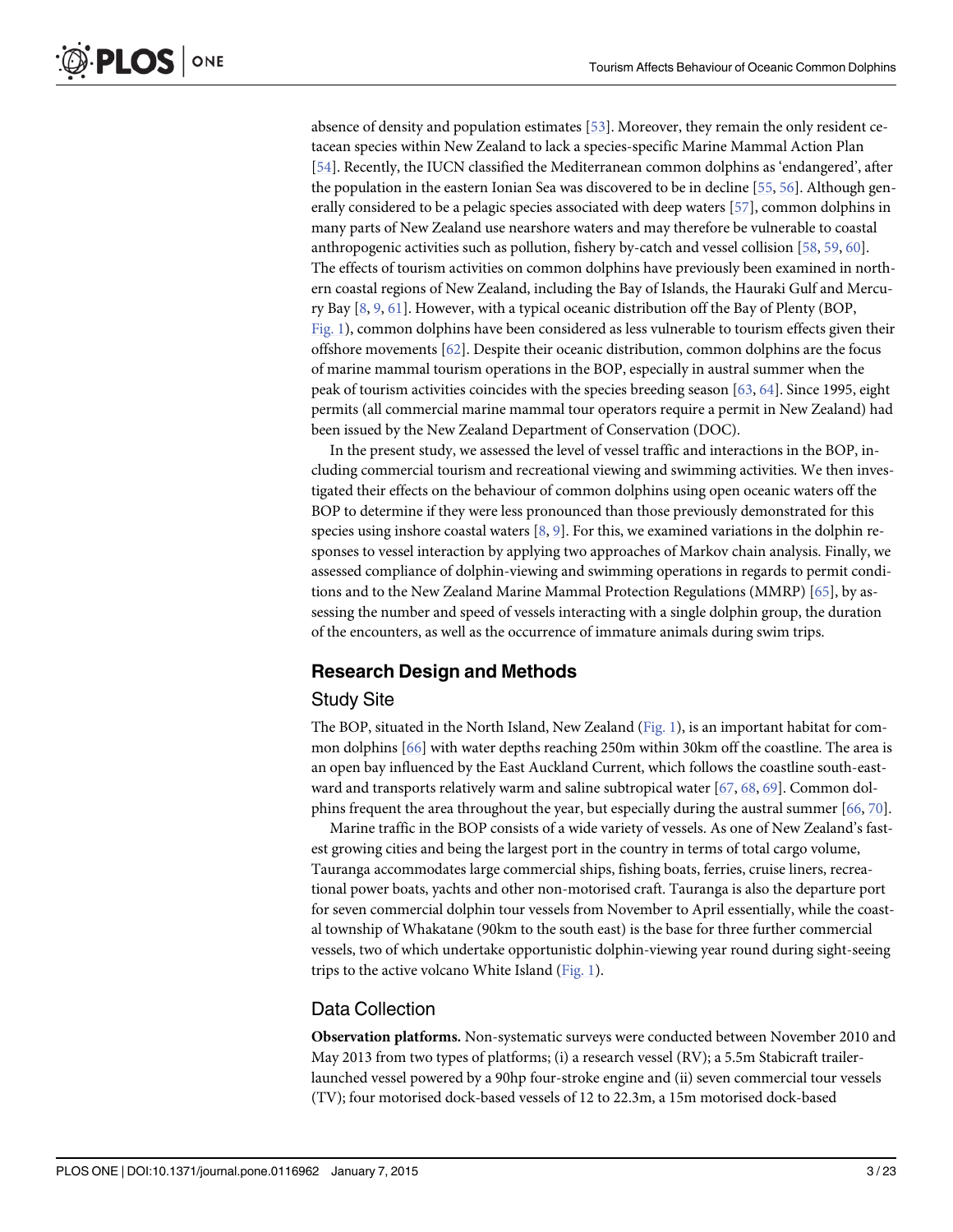<span id="page-3-0"></span>



[Figure 1.](#page-2-0) Study area. Location of the Bay of Plenty (BOP) and other places referred to in the text in relation to the North and South Island of New Zealand.

doi:10.1371/journal.pone.0116962.g001

catamaran, a 10.5m motorised trailer-launched vessel and an 18m motorised dock-based sailing vessel. The RV operated from Tauranga harbour while the TV ran concurrently from Tauranga harbour ( $n = 4$ ) and from Whakatane ( $n = 3$ ). All the field work from aboard the RV was permitted by DOC and conducted in full compliance with the DOC guidelines and New Zea-land MMPR [[65](#page-20-0)]. Additional data were collected from aboard TV operating under a DOC permit for the BOP region.

Focal group follows. The effects of vessel interactions on dolphin behaviour were only examined from aboard the RV, using focal group scan sampling  $[71, 72]$  $[71, 72]$  $[71, 72]$  $[71, 72]$  $[71, 72]$ . Focal individual follows [\[72](#page-20-0)] were neither feasible nor appropriate for this study owing to the difficulties of identifying individual common dolphins in the field and the increased probability of disturbing the group when attempting to track one individual [\[63,](#page-20-0) [73\]](#page-20-0). Instead, focal group scan sampling followed established protocols for collecting behavioural data on this species, with scans undertaken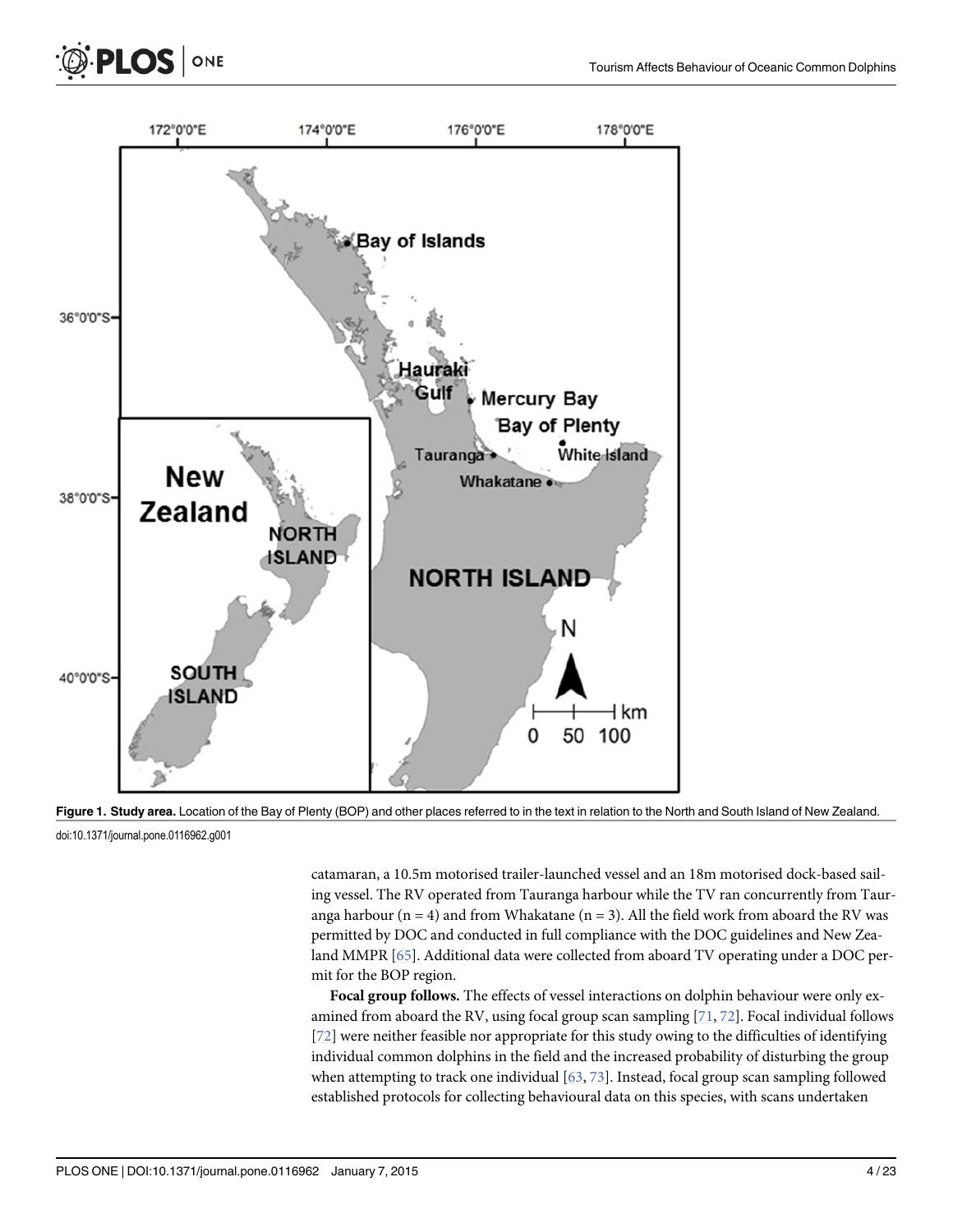<span id="page-4-0"></span>with naked eyes from the left to the right in order to include all individuals within the group [\[73](#page-20-0)] and to avoid attention being drawn only to conspicuous individuals and/or behaviours [\[72](#page-20-0)]. If fission of the focal group occurred, the largest subgroup became the focal group.

A group of dolphins was defined as any number of dolphins observed in association, moving in a similar direction and usually engaged in a similar behaviour [[74](#page-20-0)]. Members were assumed to be part of a group when they remained within 100m of each other [\[75\]](#page-20-0). Group size was recorded in the field as a best estimate. Group composition was categorized as adults and immatures (i.e. neonates, calves and/or juveniles), following Stockin et al. [[76](#page-20-0)].

Once a focal group follow started, the behavioural state of the dolphin group was assessed using categories modelled on Neumann  $[63]$  $[63]$  $[63]$  and Stockin et al.  $[9]$  $[9]$  $[9]$  (Table 1) and recorded every 3min. The predominant behaviour was determined as the behavioural state in which more than 50.0% of the dolphins within the group were involved at the time of sampling [\[9](#page-17-0), [10](#page-17-0)]. Where groups exhibited an equal percentage of individuals engaged in different behaviours, all represented behavioural states were recorded. Only behaviours that could be reliably and consistently recorded were sampled [[72\]](#page-20-0).

A focal group follow constituted one or several sequences, i.e. succession of behavioural states, considered as control sequences in the presence of the RV only, or as interaction sequences when other vessel(s) were present within 300m of the focal group of dolphins  $[9, 10]$  $[9, 10]$  $[9, 10]$  $[9, 10]$  $[9, 10]$ while viewing and/or swimming with the dolphins. This distance is consistent with the New Zealand MMPR [\[65\]](#page-20-0).

All vessels interacting with the dolphins were recorded and categorized as: a) commercial  $TV$ ; b) non-motorised craft—kayaks, stand up paddleboards, rowing craft, etc; c) motorised recreational launches—inboard vessels; d) motorised recreational trailer-launched vessels outboard vessels less than 8m; e) motorised personal water craft—jet skis; f) motorised commercial vessels—container ships, commercial fishing vessels, etc. Approximate speed of interacting vessels was estimated in relation to the speed of the RV.

| <b>Behavioural</b><br>state | <b>Definition</b>                                                                                                                                                                                                                                                                                                                                                           |
|-----------------------------|-----------------------------------------------------------------------------------------------------------------------------------------------------------------------------------------------------------------------------------------------------------------------------------------------------------------------------------------------------------------------------|
| Foraging                    | Dolphins involved in any effort to pursue, capture and/or consume prey, as defined by<br>observations of fish chasing (herding), co-ordinated deep and/or long diving and rapid<br>circle swimming. Prey can often be observed at the surface during foraging. High<br>number of non-coordinated re-entry leaps, rapid changes in direction and long dives<br>are observed. |
| Milling                     | Dolphins exhibit non-directional movement, frequent changes in bearing prevent<br>animals from making headway in any specific direction. Different individuals within a<br>group can swim in different directions at a given time, but their frequent directional<br>changes keep them together.                                                                            |
| Resting                     | Dolphins observed in a tight group (less than one body length apart), engaged in slow<br>manoeuvres (slower than the idle speed of the observing boat) with little evidence of<br>forward propulsion. Surfacings appear slow and are generally more predictable (often<br>synchronous) than those observed in other behavioural states.                                     |
| Socialising                 | Dolphins observed in diverse interactive events among members of the group such as<br>social rub, aggressiveness, chasing, mating and/or engaging in any other physical<br>contact with other dolphins (excluding mother-calf pairs). Aerial behavioural events<br>such as breaching are frequently observed.                                                               |
| Travelling                  | Dolphins engaged in persistent, directional movement making noticeable headway<br>along a specific compass bearing at a constant speed (usually faster than the idle<br>speed of the observing boat). Group spacing varies and individuals swim with short,<br>relatively constant dive intervals.                                                                          |

Table 1. Definitions of behavioural states of common dolphin groups in the Bay of Plenty, New Zealand modelled on Neumannn [\[63](#page-20-0)] and Stockin et al. [\[9\]](#page-17-0).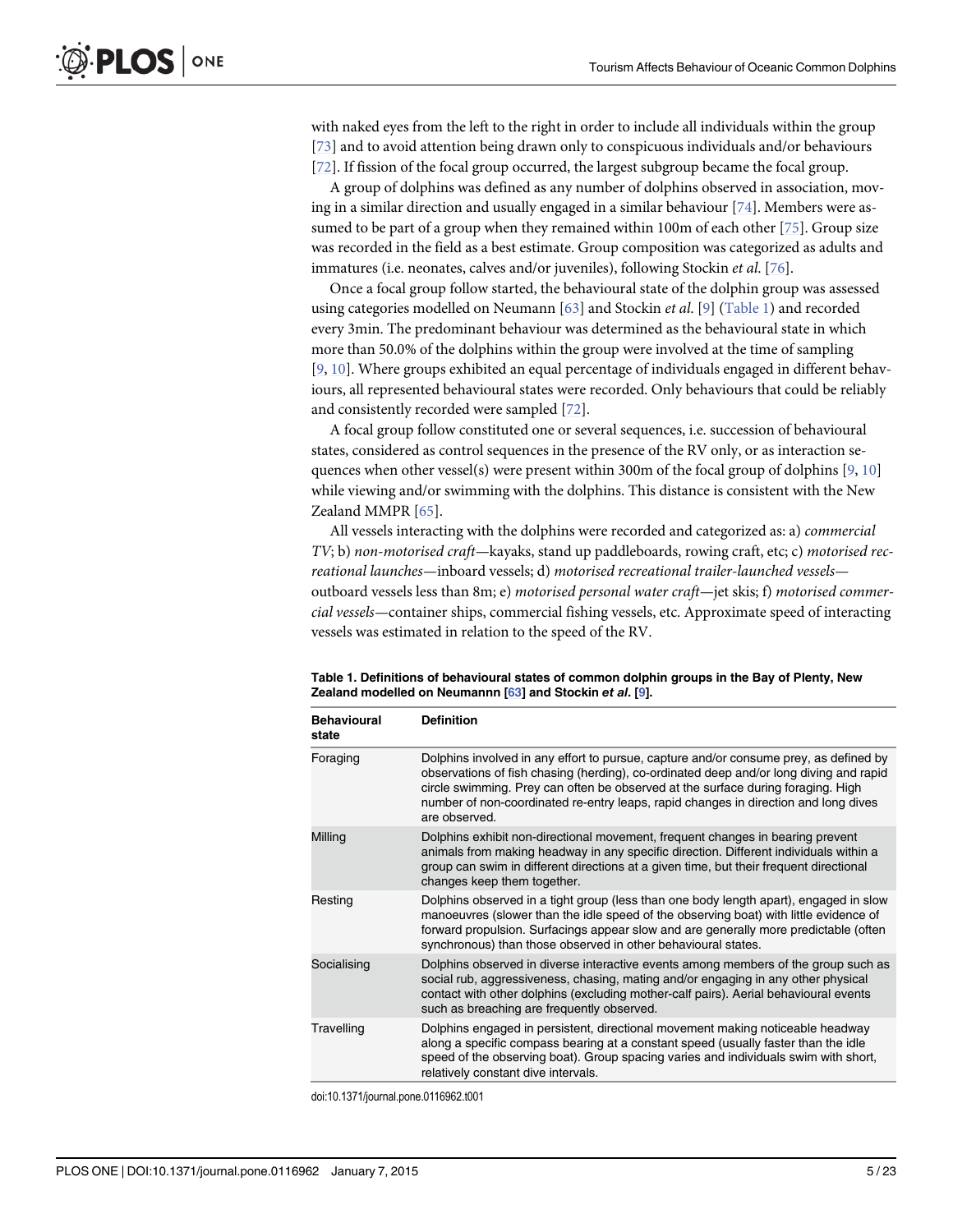<span id="page-5-0"></span>In compliance with the DOC guidelines, the New Zealand MMPR [\[65\]](#page-20-0) and to minimise effects on dolphin behaviour, consistent and careful handling of the RV was necessary when approaching and following dolphin groups [[9,](#page-17-0) [10](#page-17-0)]. All focal follows terminated when fuel reserves became low, weather or daylight deteriorated, or when visual contact with the dolphins was lost. The end of an encounter was therefore not dependent on the behaviour of the focal group [\[9](#page-17-0)]. This protocol was maintained during vessel interactions and thus the state of the observing RV remained consistent throughout all control and interaction scenarios. Consequently, differences observed in the behaviour of the dolphins were assumed to be related only to the presence of the other interacting vessel(s).

Swimming with the dolphins. Under their permits, commercial tour operators performed swim encounters with the dolphins, which consisted of one or several swim attempts. Swimwith-dolphins activities in the BOP are active and boat-based  $[33, 77]$  $[33, 77]$  $[33, 77]$ . Tour vessels typically approach parallel or behind the group of dolphins, while assessing for the presence of calves, group behaviour and weather conditions for swimmer safety. Once a decision is made by the skipper to proceed to a swim, swimmers are actively placed in the water, generally holding onto ropes or bars at the stern of the vessel and only occasionally free swimming/snorkelling [\[70](#page-20-0)]. The duration of the swim attempt, recorded from the RV and from aboard the TV, commenced when the first swimmer entered the water and ended when the last swimmer got back aboard the boat. Dolphin responses to swimmers were recorded from aboard the TV and adapted from Constantine  $[21]$  and Martinez *et al.*  $[23]$  as follows: a) *neutral presence*—no apparent change in dolphin behaviour. At least one dolphin remained within 5m of the swimmers for at least 5s. Interaction time was recorded when at least one dolphin was within 5m of the swimmers; b) neutral absence—no apparent change in dolphin behaviour. Dolphins were initially more than 5m distant from the swimmers and did not approach within 5m; c) avoidance—change in dolphin behaviour. Dolphins were within 5m of the boat and departed as swimmers entered the water; d) *interaction*—change in dolphin behaviour. Dolphins were greater than 5m distant from the swimmers and at least one dolphin approached the swimmers at least once and for at least 5s.

The different reasons for ending a swim encounter were recorded from aboard the TV and categorized as follows: a) unsuccessful swim due to dolphin behaviour—fast travelling dolphins could not be pursued, or non-interactive dolphins could not be seen by the swimmers; b) loss of sight of dolphins—the dolphin group could not be viewed from the surface; c) skipper decision—due to time restrictions, i.e. the maximum time allowed for dolphin encounters was reached, or because swimmers were cold and/or tired; d) presence of calf(ves) detected during the swim attempt.

### Regulations applying to commercial tour vessels in the BOP

Under their permit conditions, commercial operators in the BOP are restricted to operate outside Tauranga harbour and interact with dolphins for a maximum of 90min per trip, of which 60min can be used to swim with the dolphins assuming no calves are present in the group. In addition, under the New Zealand MMPR [\[65\]](#page-20-0), all commercial and recreational vessels are limited to a "non-wake" speed (approximately 5kts) while within 300m of the dolphins and cannot approach the group if three vessels are already engaged with the group (i.e. viewing and/or swimming within 300m of the dolphins).

## Statistical analysis

Effect of boat interactions. Markov chain analyses have been widely applied as a technique to explore the potential effects of tourism activities on marine mammals (e.g.  $[9, 10, 12, 35, 46,$  $[9, 10, 12, 35, 46,$  $[9, 10, 12, 35, 46,$  $[9, 10, 12, 35, 46,$  $[9, 10, 12, 35, 46,$  $[9, 10, 12, 35, 46,$  $[9, 10, 12, 35, 46,$  $[9, 10, 12, 35, 46,$  $[9, 10, 12, 35, 46,$  $[9, 10, 12, 35, 46,$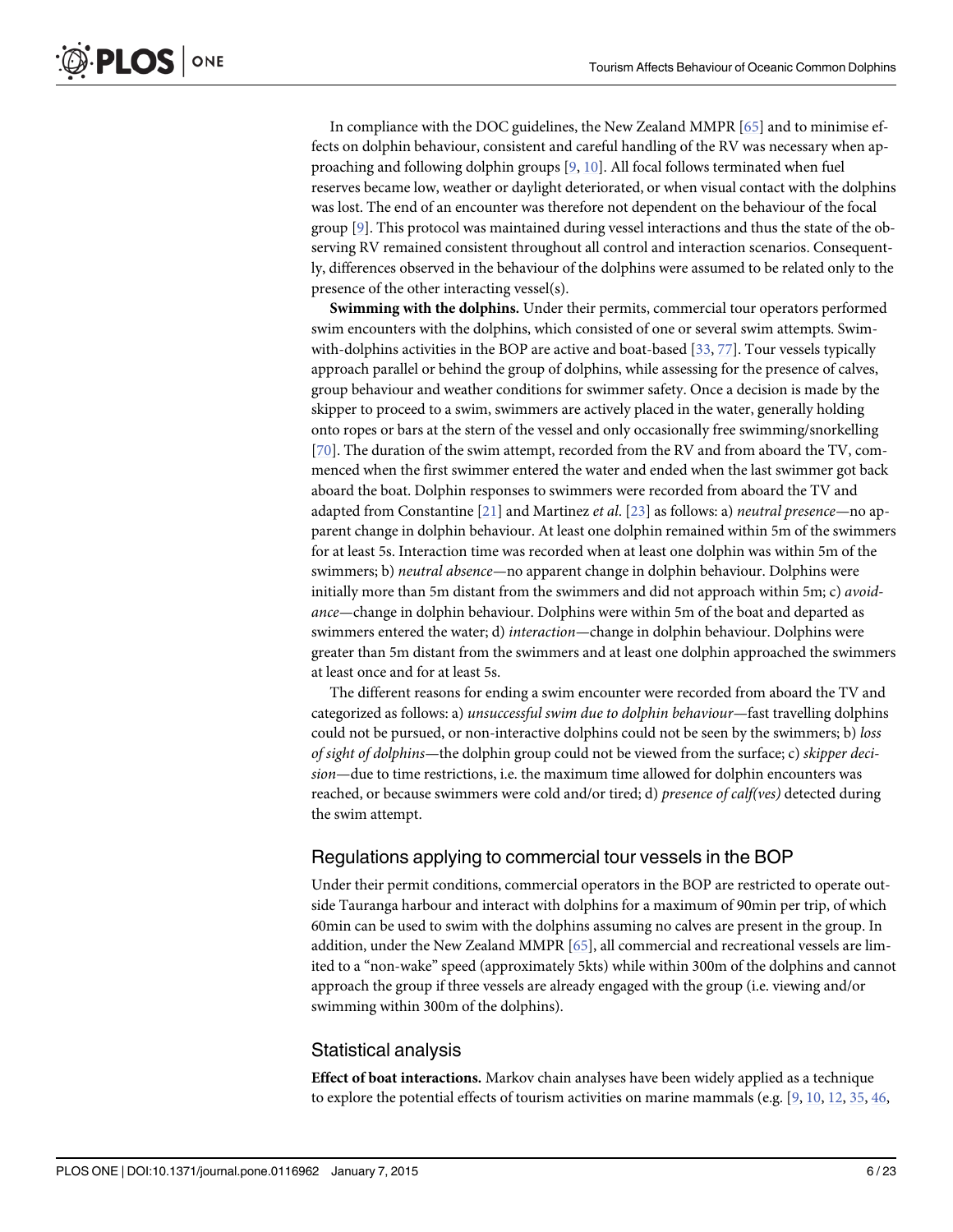[78,](#page-20-0) [79\]](#page-20-0)). These analyses compare the behaviour of the dolphins both when in the presence and in the absence of tour vessels while simultaneously taking into account the temporal dependence between behavioural states. This is achieved by calculating probabilities of transitions from preceding to succeeding behavioural states [[10](#page-17-0)]. However, as the effect of the approach and departure of vessels on dolphin behaviour remains unclear, authors have considered those specific transitions (going from no boats present to boats present and vice versa) differently across the various published studies. A conservative approach eliminates any transition in which the animal state might potentially be uncertain as to whether it is a control or interaction situation (behavioural states following or affected by the approach/departure of a vessel are discarded from the analysis, Table 2) and focuses on examining the transitions in the presence and absence of interacting vessels, respectively [[9](#page-17-0), [46](#page-19-0), [48](#page-19-0)]. Conversely, other authors consider also the transition in behavioural state at the onset of an interaction (going from no boats present to boats present) as affected  $[10, 12]$  $[10, 12]$  $[10, 12]$  $[10, 12]$  $[10, 12]$  (Table 2). In the present study, we examined the effects of vessel interactions using both types of approaches to examine the level of difference in dolphin responses. As Markov chain analysis does not account for multiple behavioural states

| Table 2. Different approaches of Markov chain analysis. |  |  |  |
|---------------------------------------------------------|--|--|--|
|---------------------------------------------------------|--|--|--|

| Type of approach          | Conservative                                                               |                                                                                        |                                                                | Less conservative                                              |  |
|---------------------------|----------------------------------------------------------------------------|----------------------------------------------------------------------------------------|----------------------------------------------------------------|----------------------------------------------------------------|--|
| Scenario                  | 1                                                                          | $\mathbf{2}$                                                                           | 3                                                              | 4                                                              |  |
|                           | $S_1$                                                                      | $S_1$                                                                                  | $S_1$                                                          | S <sub>1</sub>                                                 |  |
|                           |                                                                            |                                                                                        |                                                                |                                                                |  |
|                           | $\mathbb{S}_2$                                                             | $\mathbb{S}_2$                                                                         | $\mathbb{S}_2$                                                 | $\mathbb{S}_2$                                                 |  |
|                           |                                                                            |                                                                                        |                                                                |                                                                |  |
|                           | $\mathbb{S}_3$                                                             | $\mathbb{S}_3$                                                                         | $S_3$                                                          | $\mathbb{S}_3$                                                 |  |
|                           | $\longleftarrow$                                                           |                                                                                        | $\longleftarrow$                                               |                                                                |  |
|                           | $\mathbb{S}_4$                                                             | $\mathbb{S}_4$<br>$\longleftarrow$                                                     | $\mathbb{S}_4$                                                 | $S_4$<br>$\longleftarrow$                                      |  |
|                           |                                                                            |                                                                                        |                                                                |                                                                |  |
| 3min samples              | $\mathbb{S}_5$                                                             | $\mathbb{S}_5$                                                                         | $S_5$                                                          | $S_5$                                                          |  |
|                           |                                                                            |                                                                                        |                                                                |                                                                |  |
|                           | $S_6$                                                                      | $\mathbb{S}_6$                                                                         | $S_6$                                                          | $S_6$                                                          |  |
|                           |                                                                            |                                                                                        |                                                                |                                                                |  |
|                           | $S_7$                                                                      | $\mathbb{S}_7$<br>$\longrightarrow$                                                    | S <sub>7</sub>                                                 | $S_7$<br>$\rightarrow$                                         |  |
|                           | $\longrightarrow$<br>$S_8$                                                 | $\mathsf{S}_8$                                                                         | $\longrightarrow$<br>$\mathbb{S}_8$                            | $\mathbb{S}_8$                                                 |  |
|                           |                                                                            |                                                                                        |                                                                |                                                                |  |
|                           | $\mathbb{S}_9$                                                             | $\mathbb{S}_9$                                                                         | $\mathbb{S}_9$                                                 | $\mathbb{S}_9$                                                 |  |
|                           |                                                                            |                                                                                        |                                                                |                                                                |  |
|                           | $S_{10}$                                                                   | $S_{10}$                                                                               | $S_{10}$                                                       | $S_{10}$                                                       |  |
| <b>Discarded samples</b>  | $\mathbb{S}_4,$ $\mathbb{S}_8$                                             | $S_4, S_7$                                                                             | $\mathbb{S}_8$                                                 | $\mathbb{S}_8$                                                 |  |
| <b>Control chains</b>     | $\mathsf{S}_1\mathsf{S}_2\mathsf{S}_3\text{--}\mathsf{S}_9\mathsf{S}_{10}$ | $\mathsf{S}_1\mathsf{S}_2\mathsf{S}_3\text{--}\mathsf{S}_8\mathsf{S}_9\mathsf{S}_{10}$ | $S_1S_2-S_9S_{10}$                                             | $\mathbb{S}_1\mathbb{S}_2\!\!-\!\!\mathbb{S}_9\mathbb{S}_{10}$ |  |
| <b>Interaction chains</b> | $S_5S_6S_7$                                                                | $\rm S_5S_6$                                                                           | $\mathbb{S}_3\mathbb{S}_4\mathbb{S}_5\mathbb{S}_6\mathbb{S}_7$ | $\mathbf{S}_3\mathbf{S}_4\mathbf{S}_5\mathbf{S}_6\mathbf{S}_7$ |  |

The leftward and rightward arrows indicate the vessel arrival and departure, respectively. Conservative approach— Scenario 1: Vessel arrives/departs between samples S3 and S4, and S7 and S8, respectively. Samples S4 and S8 following the vessel arrival/departure are discarded. Scenario 2: Vessel arrives/departs during samples S4 and S7, respectively. S4 and S7 are discarded. Less conservative approach— Scenario 3: Vessel arrives and departs between S3 and S4, and S7 and S8, respectively. S3 is considered affected by the vessel arrival. Sample S8 following the vessel departure is discarded. Scenario 4: Vessel arrives/departs during S4 and S7, respectively. Sample S3 preceding the vessel arrival is considered affected. Sample S8 following the vessel departure is discarded.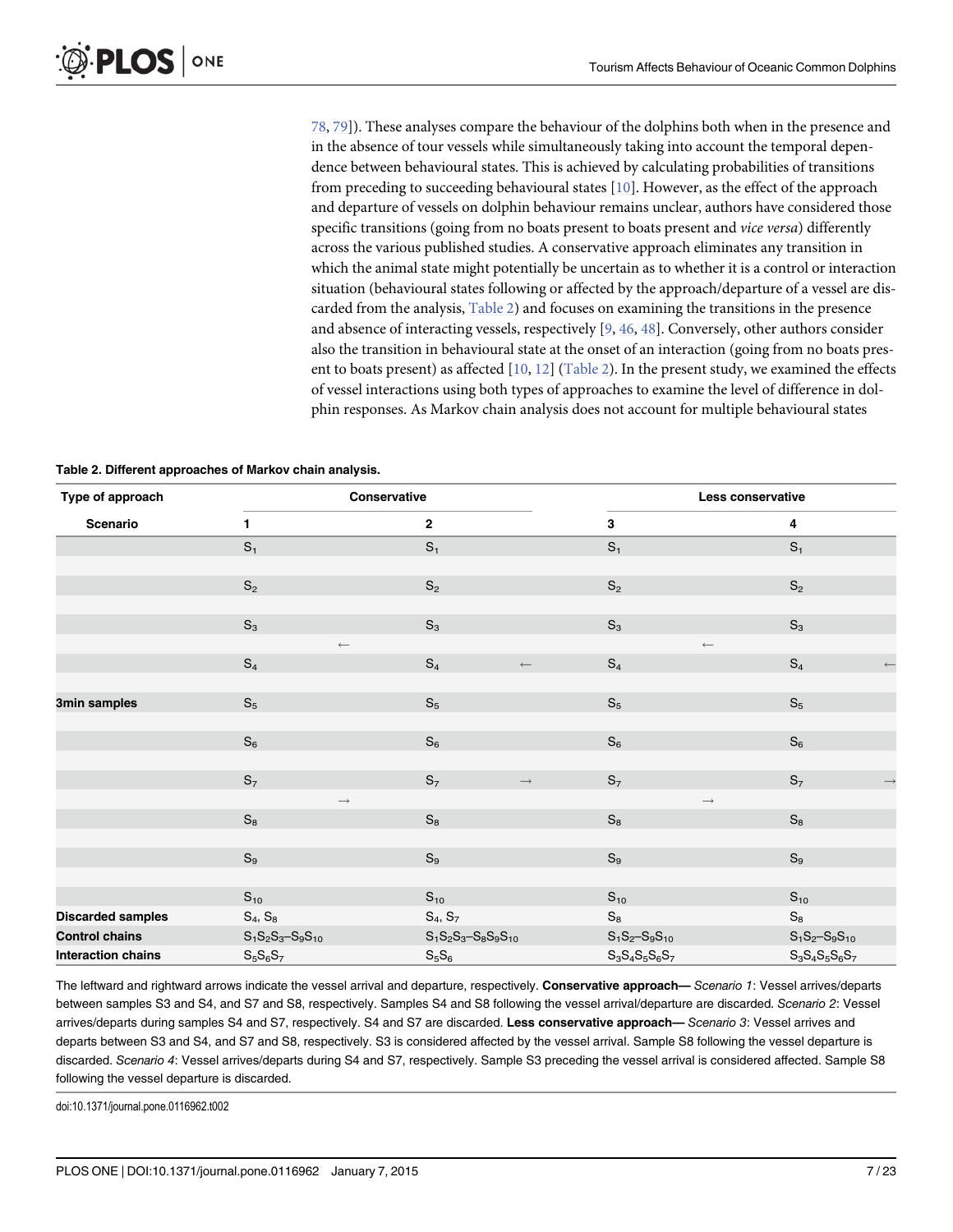<span id="page-7-0"></span>ONE LOS I

when collected simultaneously (i.e. when the group was split equally between two behavioural states), double states were excluded from the analyses. The program UNCERT ([http://www.](http://www.animalbehavior.org/Resources/CSASAB/) [animalbehavior.org/Resources/CSASAB/\)](http://www.animalbehavior.org/Resources/CSASAB/) was used to develop two-way contingency tables (preceding versus succeeding behavioural states) and calculate the number of transitions between the behavioural states in both control and interaction conditions. Foraging, milling and travelling behaviours are likely to be affected by the previous interaction up to 15min following the departure of the vessel [[9\]](#page-17-0). Based on this assumption, post-interaction sequences of 15min immediately following the departure of interacting vessel(s) were added to the interaction sequences for further analyses.

Following the Perron-Frobenius theorem [[80](#page-20-0)], the behavioural budget (i.e. the proportion of time dolphins engaged in each behavioural state  $[9, 10, 46]$  $[9, 10, 46]$  $[9, 10, 46]$  $[9, 10, 46]$  $[9, 10, 46]$  $[9, 10, 46]$ ) under control and interaction conditions was approximated by the left eigenvector of the dominant eigenvalue of the transition matrices using the Excel add-in PopTools (Version 3.0.3, CSIRO: [www.cse.csiro.au/](http://www.cse.csiro.au/poptools/) [poptools/\)](http://www.cse.csiro.au/poptools/). Differences between control and interaction behavioural budgets were tested with a binomial Z-test for proportions [\[81\]](#page-21-0) and 95% confidence intervals (CI) were calculated.

To assess changes in behavioural states due to vessel presence, transition probabilities, from the immediately preceding to the succeeding behavioural state, were calculated for the control and interaction chains separately by  $[10]$  $[10]$  $[10]$ :

$$
p_{ij} = a_{ij} / \sum_{j=1}^{n} a_{ij}, \sum_{j=1}^{n} p_{ij} = 1
$$

where *i* is the preceding behavioural state, *j* is the succeeding behavioural state,  $a_{ij}$  is the number of transitions observed from behavioural state *i* to *j*,  $p_{ii}$  is the transition probability from *i* to *j* in the Markov chain and *n* is the total number of behavioural states. Control and interaction transition probabilities were compared using a binomial Z-test for proportions [[81](#page-21-0)] and 95% CI were calculated.

To assess the recovery period after disturbance for different behavioural states, the average time (min) it took dolphins to return to each initial behavioural state was calculated and com-pared between control and interaction conditions, following Stockin et al. [[9\]](#page-17-0):

$$
E(T_j) = \frac{1}{\pi_j}
$$

where  $(T<sub>j</sub>)$  denotes the time (i.e. number of transitions multiplied by the length of each transition unit, i.e. 3min) it takes to return to state j given that the dolphins are currently in state j and  $\pi$  is the steady-state probability of each behaviour in the chain.

Behavioural bout lengths  $\bar{t_{ii}}$  were also estimated from the Markov chains, as detailed in Lusseau [\[10\]](#page-17-0), and compared between control and interaction situations using the Student's t-test. Pearson's  $\chi^2$  tests were used to examine any difference in the identified effects while using both sensitivities for the Markov chain analyses. Statistical analyses were performed using the statistical software R 3.0.1 [\[82](#page-21-0)].

Levels of vessel traffic. During a focal follow, each vessel interacting with dolphins was considered an independent sampling unit. On a broad scale, commercial TV were compared to non-tour vessels (hereafter non-TV, categories b-f, as described previously). Vessel traffic analysis examined the number and type of vessels interacting, separately or simultaneously, with the focal group of dolphins. The duration (min) of the encounters was examined with regards to the maximum time of 90min allowed per vessel, as defined in the commercial tour permits. The number of approaches per vessel was also reported. For each focal group, the overall time dolphins spent in the presence of vessels was estimated and compared according to the type of vessel. When a vessel interacted with a focal group more than once, successive encounters were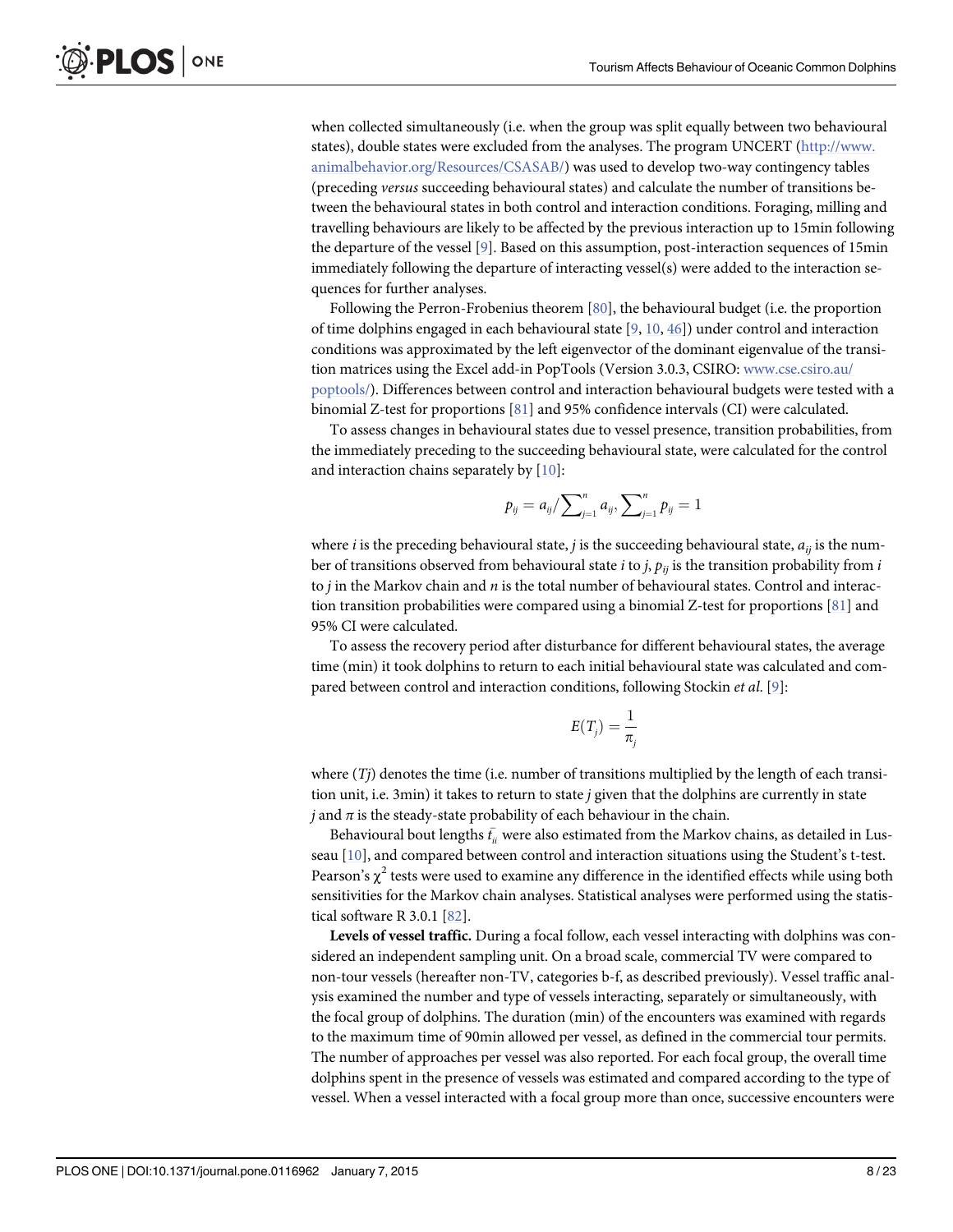<span id="page-8-0"></span>cumulated, interaction time was summed and compared between vessel types using nonparametric Kruskal-Wallis tests. The speed (kts) of each vessel was recorded every 3min while within 300m of the focal group and compared according to the different types of vessels (Kruskal-Wallis tests). If a vessel encountered a focal dolphin group and attempted to approach and interact more than once with that same group, the second attempt was excluded from the speed analysis to ensure independence across encounters [[46](#page-19-0)].

Cumulative behavioural budget. The interaction behavioural budget describes the behaviour of the dolphins during interactions with vessels. Thus, it is an instantaneous measure, which does not take into account the amount of time that dolphins are exposed to interacting vessels throughout the year. To incorporate boat exposure into the behavioural effect on dolphins, the dolphin cumulative behavioural budget (seasonal behavioural budget) was estimated following Lusseau  $[10]$  $[10]$  $[10]$  and Christiansen *et al.*  $[12]$ :

Cumulative budget  $= (a \times \text{impact budget}) + (b \times \text{control budget})$ 

where a is the proportion of time (relative number of daylight hours per day) that common dolphins spend with interacting vessels (thus following a behavioural budget similar to interaction) and  $b = 1 - a$  is the proportion of time dolphins spend without interacting vessels (thus following a behavioural budget similar to control). If dolphins had no exposure to interacting vessels, a would equal 0, and the cumulative behavioural budget of the dolphins would be the same as the control budget. Conversely, if the dolphins were interacting with vessels throughout all the daylight hours, a would equal 1, and the cumulative behavioural budget would be the same as the interaction budget. To test if the dolphin cumulative behavioural budget was significantly different from their control budget, a 2-tailed Z-test for proportions for each behavioural state was used. The effects of vessel traffic intensity on the dolphin cumulative behavioural budget was also investigated by artificially changing a from 0 to 100% and testing if the resulting cumulative behavioural budget differed significantly from the control budget [\[12](#page-17-0)].

Effect of swimmers. The size and composition of the group of dolphins interacting with the vessel while swim activities occurred were monitored from both the TV and the RV, in order to compare the level of compliance of commercial tour operations. The duration (min) of the swim attempts, dolphin behavioural state  $(Table 1)$  $(Table 1)$  and dolphin responses to swimmers, as well as the different reasons for ending a swim encounter were examined.

## **Results**

## Field effort

During the study period, a total of 55 focal follows were undertaken during 7,634min (i.e. 127.2h) and 828.5km of survey effort across 50d aboard the RV. Control and interaction sequences of more than 15min (i.e. composed of a minimum of five transitions) were considered for Markov chain analyses (as per Stockin *et al.* [[9](#page-17-0)]). Regardless of whether in control or interaction conditions, and using the more or less conservative Markov chain approach, only a low number of transitions between resting and socialising and the other behavioural states were observed. Moreover, the low proportion of time spent resting and socialising (less than 13.5%) in the overall behavioural budget of the dolphins precluded the use of those two behavioural states in further analyses. Any transitions containing resting and/or socialising states were therefore omitted and Markov chain analyses were examined taking into account only the three remaining behavioural states, i.e. foraging, milling and travelling ([Table 3](#page-9-0)).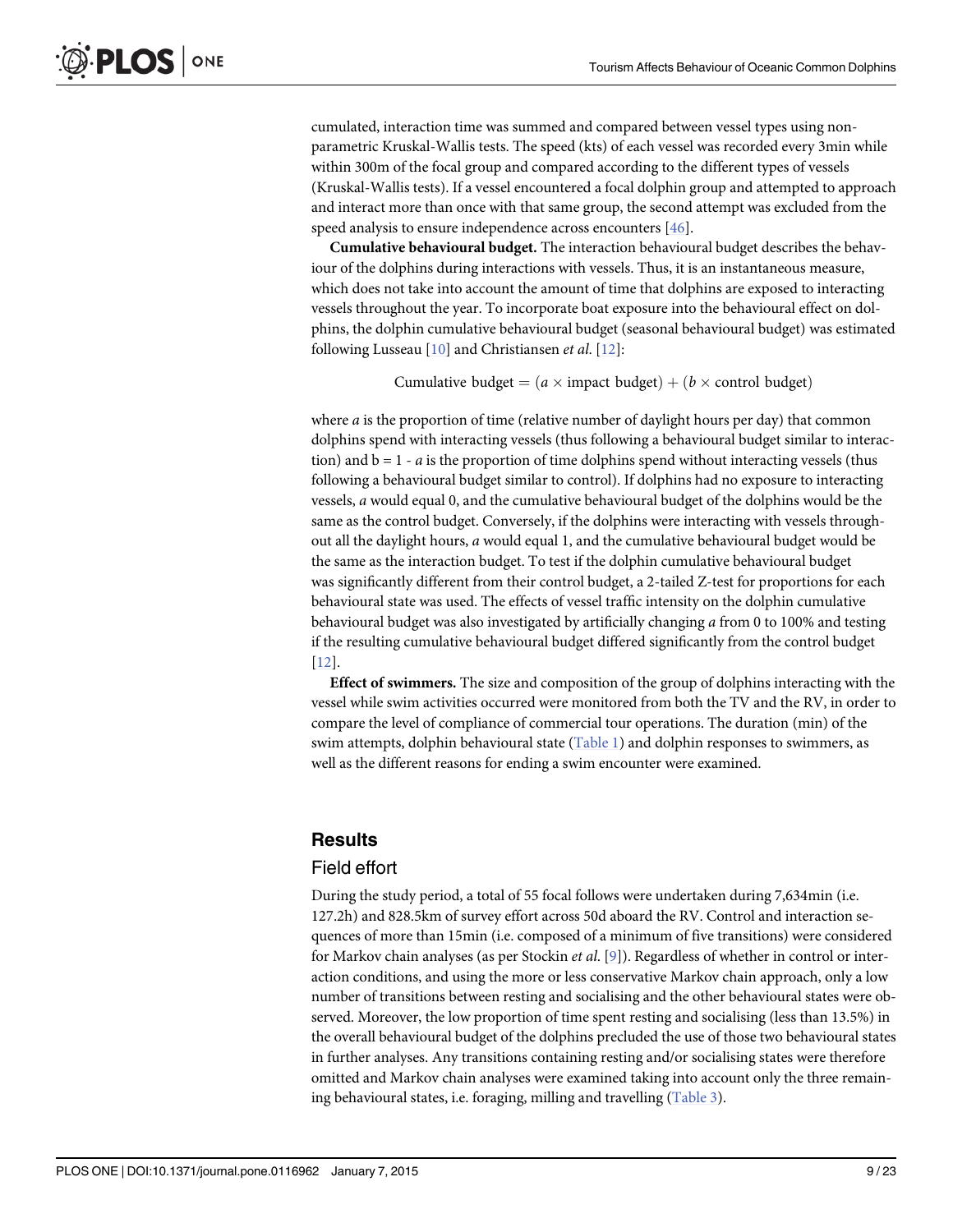## <span id="page-9-0"></span>Effect of boat interactions

Following the conservative approach and under control conditions, common dolphins spent the majority (58.9%,  $n = 352$ ) of their time travelling. Foraging represented an important proportion of their behaviour (26.8%,  $n = 160$ ), while milling accounted for only half of that time  $(14.4\%, n = 86)$ . There was no significant difference to this pattern while following the less conservative approach (Pearson's  $\chi^2$ :  $\chi^2$  = 0.12, df = 2, p>0.05). The behaviour of common dolphins differed in the presence of vessels ( $Fig. 2$ ). Travelling increased by 10.1% (95% CI: 3.7–16.4%,  $z = -3.12$ ,  $p = 0.002$ ) or by 11.7% (95% CI: 5.3–18.0%,  $z = -3.60$ ,  $p < 0.001$ ), while foraging decreased by 12.4% (95% CI: 7.1–17.8%, z = 4.56, p<0.001) or by 16.7% (95% CI:  $11.5-21.9$ %,  $z = 6.30$ ,  $p < 0.001$ ), according to the conservative and less conservative approach, respectively.

The temporal dependence between behavioural states was also affected by vessel presence. The transition from travelling to foraging significantly decreased by 67.9% (Z-test:  $z = 2.47$ ,  $p<0.05$ ) when using the conservative approach [\(Fig. 3\)](#page-11-0). Based on the less conservative approach, the same transition decreased more (74.7%, Z-test:  $z = 2.78$ , p $\lt$  0.05) and transition from milling to foraging significantly decreased by 67.5% (Z-test:  $z = 2.41$ ,  $p < 0.05$ ). Moreover, once disrupted, foraging dolphins took longer to return to this state, with an increase of 91.4% or 175.2%, from 11.5min to 22.1min or to 31.5min, for the conservative or less conservative approach, respectively [\(Table 4](#page-11-0)). Time taken to return to milling and travelling decreased by 13.3% from 19.6min to 17.0min and by 14.6% from 5.1min to 4.4min, respectively, in the presence of interacting vessels when using the conservative approach ([Table 4\)](#page-11-0). Using the less conservative approach, time to return to milling and travelling was shortened (time decreased by 23.6% from 18.5min to 14.1min and by 16.8% from 5.2min to 4.3min, respectively, [Table 4](#page-11-0)). The average length of behavioural bouts significantly varied when vessels were present [\(Table 5\)](#page-12-0). Bout length increased by 12.2% for foraging dolphins (95% CI:  $0.36-0.64$ ; t = -7.20, df = 202, p<0.001) when using the conservative approach, while the less conservative approach found no difference. For travelling dolphins, bout length increased by 55.9% (95% CI: 4.34–4.44; t = -168.33, df = 573, p<0.001) or by 54.2% (95% CI: 4.04–4.14; t  $= -157.31$ , df  $= 561$ , p $< 0.001$ ), for the conservative and less conservative approach, respectively. Similarly, during interactions, the duration of milling bouts increased by 11.9% (95% CI: 0.16–

| Type of approach       | <b>Conservative</b> | Less conservative  |
|------------------------|---------------------|--------------------|
| Control conditions     |                     |                    |
| Number of sequences    | $38.6\%$ (n = 34)   | $39.8\%$ (n = 33)  |
| Duration of sequences  | 49.8 (15.0-279.0)   | 50.8 (15.0-279.0)  |
| Number of transitions  | $60.2\%$ (n = 564)  | $60.1\%$ (n = 559) |
|                        |                     |                    |
| Interaction conditions |                     |                    |
| Number of sequences    | $61.4\%$ (n = 54)   | $60.2\%$ (n = 50)  |
| Duration of sequences  | 20.7 (15.0-81.0)    | 22.3 (15.0-87.0)   |
| Number of transitions  | $39.8\%$ (n = 373)  | $39.9\%$ (n = 371) |

[Table 3.](#page-8-0) Number and duration (mean and range in min) of sequences and number of behavioural transitions during control scenarios (presence of the research vessel only) and during interaction scenarios (when in the presence of other vessels).

Calculated and presented considering three behavioural states (foraging, milling and travelling) and using the conservative and less conservative approaches, respectively.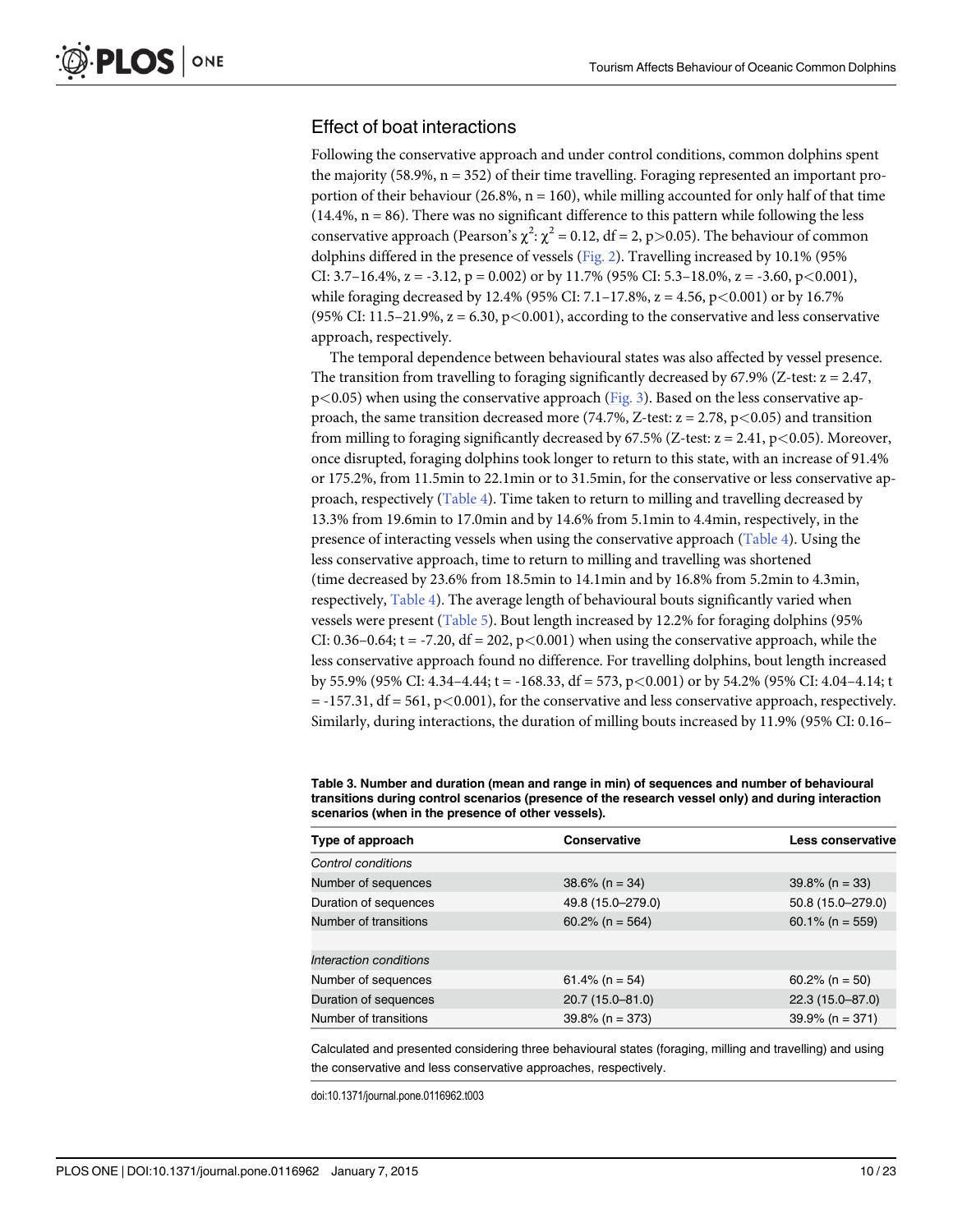<span id="page-10-0"></span>



(solid or striped black bars) and interaction scenarios (light and dark grey bars) are denoted by an (\*). Results are shown following the conservative and less conservative approaches. Note: FOR = foraging, MIL = milling,  $TRA =$  travelling.

doi:10.1371/journal.pone.0116962.g002

0.46; t = -4.05, df = 156, p < 0.001) or by 26.0% (95% CI: 0.54–0.82; t = -9.43, df = 166, p<0.001), for the conservative and less conservative approach, respectively.

#### Levels of vessel traffic

Interactions between vessels and dolphins were monitored during 256 surveys undertaken from aboard the TV and during the 35 focal follows monitored aboard the RV (i.e. 186 vesselcommon dolphin interactions). Out of the 7,634min (i.e. 127.2h) of focal follows recorded by the RV, common dolphins were observed in the presence of vessels during 21.0% of the time (1,604min, i.e. 26.7h), of which 6.0% (459min, i.e. 7.7h) was with TV only, 1.7% (133min, i.e. 2.2h) with non-TV only and 13.3% (1,012min, i.e. 16.9h) with both types of vessels. Overall, common dolphin groups spent significantly more time in the presence of TV (median = 45min, IQR = 38.5min,  $n = 11$ ) than in the presence of non-TV (median = 9min, IQR = 7.3min, n = 8, Kruskal-Wallis: h = 5.17, df = 1, p < 0.05). Similarly, when assessing interactions per vessel, TV spent significantly more time with common dolphins (median = 37min, IQR = 33.5min, n = 23) than non-TV (median = 1min,  $IQR = 4min$ , n = 139, Kruskal-Wallis: h = 55.31,  $df = 1$ ,  $p < 0.001$ ). Interactions monitored from aboard the TV lasted between one and 148min (median = 40.5min, IQR = 38.8min,  $n = 256$ ), exceeding the 90min time restriction specified in the permit regulations during  $14.8\%$  of encounters (n = 38).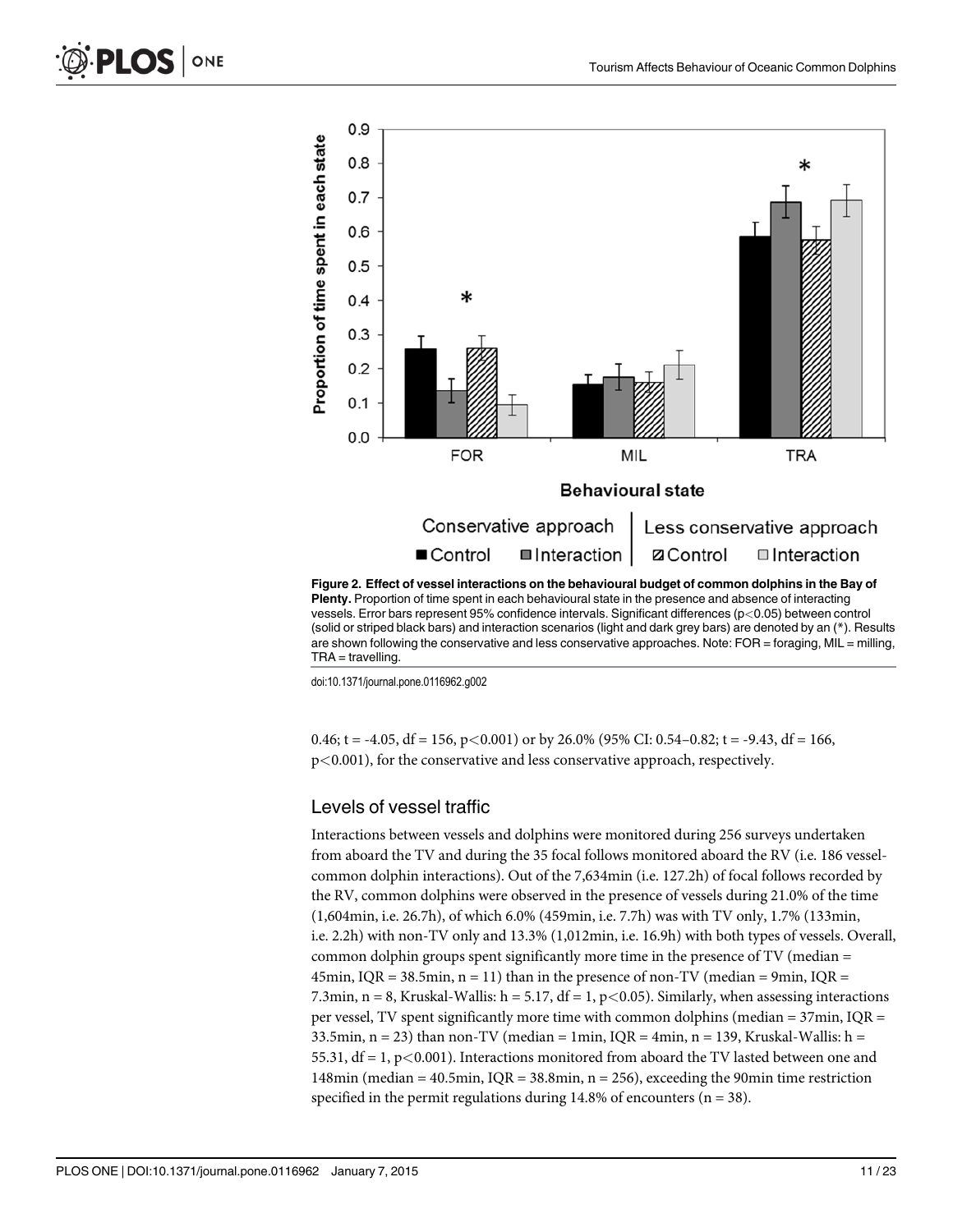

### Preceding behavioural state

[Figure 3.](#page-9-0) Effect of vessel presence on transitions between behavioural states of common dolphins, based on differences in transition  $probabilities(p_{ij(intreaction)}p_{ij(const)}).$  A negative value means that the behavioural transition of the control chain is superior to that of the interaction chain. The graph is composed of three parts, one for each preceding state, separated by vertical lines. In each part, bars correspond to succeeding behavioural states (see legend). Transitions with a significant difference (p<0.05) are marked by an (\*). Results shown after following the conservative approach (c) and the less conservative approach (lc). Note: FOR = foraging, MIL = milling, TRA = travelling.

doi:10.1371/journal.pone.0116962.g003

<span id="page-11-0"></span>PLOS ONE

[Table 4.](#page-9-0) Probability of being in a particular behavioural state (π<sub>j</sub>), number of 3min time units (E(T<sub>j</sub>)) and amount of time (min) required to return to initial behavioural states during control scenarios (presence of the research vessel only) and during interaction scenarios (when in the presence of other vessels).

|                   |           | Control   |             |             | Interaction |             |  |
|-------------------|-----------|-----------|-------------|-------------|-------------|-------------|--|
| <b>Behaviour</b>  | π         | $E(T_i)$  | Time (min)  | π           | $E(T_i)$    | Time (min)  |  |
| Foraging          | 0.26/0.26 | 3.8 / 3.8 | 11.5/11.5   | 0.14/0.10   | 7.4/10.5    | 22.1 / 31.5 |  |
| Milling           | 0.15/0.16 | 6.5/6.2   | 19.6 / 18.5 | 0.18 / 0.21 | 5.7/4.7     | 17.0 / 14.1 |  |
| <b>Travelling</b> | 0.59/0.58 | 1.7/1.7   | 5.1/5.2     | 0.69/0.69   | 1.5/1.4     | 4.4/4.3     |  |

Calculated and presented using the conservative/less conservative approaches, respectively.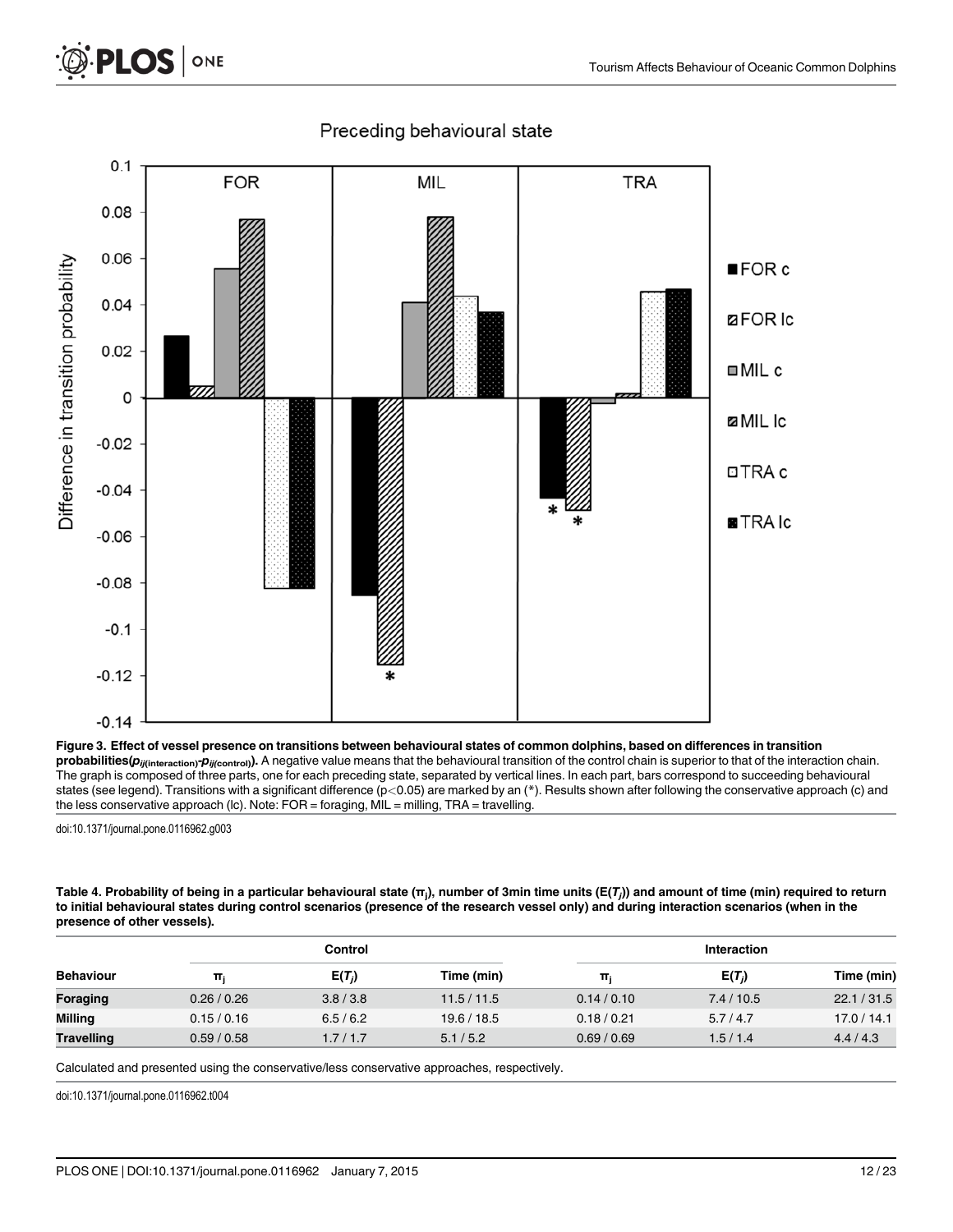| <b>Behaviour</b>  | Control $\bar{t}_{ii}$ | Interaction $\bar{t}_{ii}$ |
|-------------------|------------------------|----------------------------|
| <b>Foraging</b>   | 4.05/4.03              | 4.55 / 4.11                |
| Milling           | 2.58 / 2.65            | 2.89 / 3.33                |
| <b>Travelling</b> | 7.86 / 7.53            | 12.25 / 11.62              |

<span id="page-12-0"></span>[Table 5.](#page-9-0) Average bout length  $(t_{ii})$  during control (presence of the research vessel only) and interaction scenarios (presence of other vessels).

Numbers represent the conservative/less conservative estimates, respectively.

doi:10.1371/journal.pone.0116962.t005

Generally, between one and three vessels interacted with a focal group of common dolphins (80.0% of the focal follows,  $n = 28$ ), although a maximum of 61 vessels, including TV, were observed approaching dolphins inside Tauranga harbour during the course of this study, in contravention of the permit regulations. Moreover, simultaneous interactions ( $n = 29$ ), where one vessel interacting with dolphins was joined by others, were relatively frequent (42.9% of focal follows,  $n = 15$ ) and the majority of interactions (75.9%,  $n = 22$ ) involved two or three vessels. While this was in compliance with the New Zealand MMPR  $[65]$ , it was not unusual (24.1%,  $n = 7$ ) to observe four or more vessels interacting with the same group of dolphins, in breach of the regulations [[65](#page-20-0)]. This included one occasion when a TV arrived after two TV and two non-TV were already within 300m of the dolphins. TV primarily approached dolphins once  $(88.6\%, n = 39)$ , but were occasionally observed interacting twice with the same focal group  $(11.4\%, n = 5)$ . Similarly, non-TV mainly approached dolphins once  $(90.1\%, n = 128)$ , although some did approach the same focal group twice  $(9.2\%, n = 13)$  or up to four times  $(7.0\%, n = 1)$ .

Vessel types travelled at significantly different speeds (Kruskal-Wallis:  $h = 76.08$ ,  $df = 5$ , p<0.001) when within 300m of dolphin groups. Non-motorised craft interacted with the dolphins below the "non-wake" speed (median =  $2.5$ kts, IQR =  $3.5$ kts, n = 12). Motorised commercial vessels (median  $= 7.0$ kts, IQR  $= 7.0$ kts, n = 19) and motorised recreational launches (median = 10.0kts, IQR = 5.8kts,  $n = 20$ ) typically passed within 300m of dolphins without altering either their course or speed. Motorised recreational trailer-launched vessels (median = 10.0kts, IQR = 14.0kts,  $n = 71$ ) and motorised personal craft (median = 15.0kts,  $IQR = 11.0$ kts,  $n = 3$ ) showed a wide range of speeds, reacting to dolphin presence via sudden altering of course and/or speed. Commercial TV travelled around 5kts (median = 5.5kts, IQR = 3kts,  $n = 275$ ) but were observed 51.3% of the time  $(n = 141)$  travelling over 5kts within 300m of dolphins, in breach of the regulations [[65\]](#page-20-0).

#### Cumulative behavioural budget

We found that a vessel traffic intensity exceeding 34.0 and 56.0% would significantly affect common dolphin cumulative foraging and travelling behaviours, respectively [\(Fig. 4a](#page-13-0)). Therefore, the overall vessel traffic intensity of 21.0% does not significantly affect dolphin cumulative behavioural budget over time ([Fig. 4a\)](#page-13-0). However, when looking at a finer temporal scale, these critical levels were reached temporarily during the peak tourism season of 2012 and 2013 [\(Fig. 4b](#page-13-0)).

#### Swimming with the dolphins

Overall, 26 swim attempts were monitored during 12 swim encounters from the RV. Additionally, 67 swim attempts during 25 swim encounters were monitored from aboard the TV. During the 12 swim encounters with common dolphins monitored from the RV, swimmers were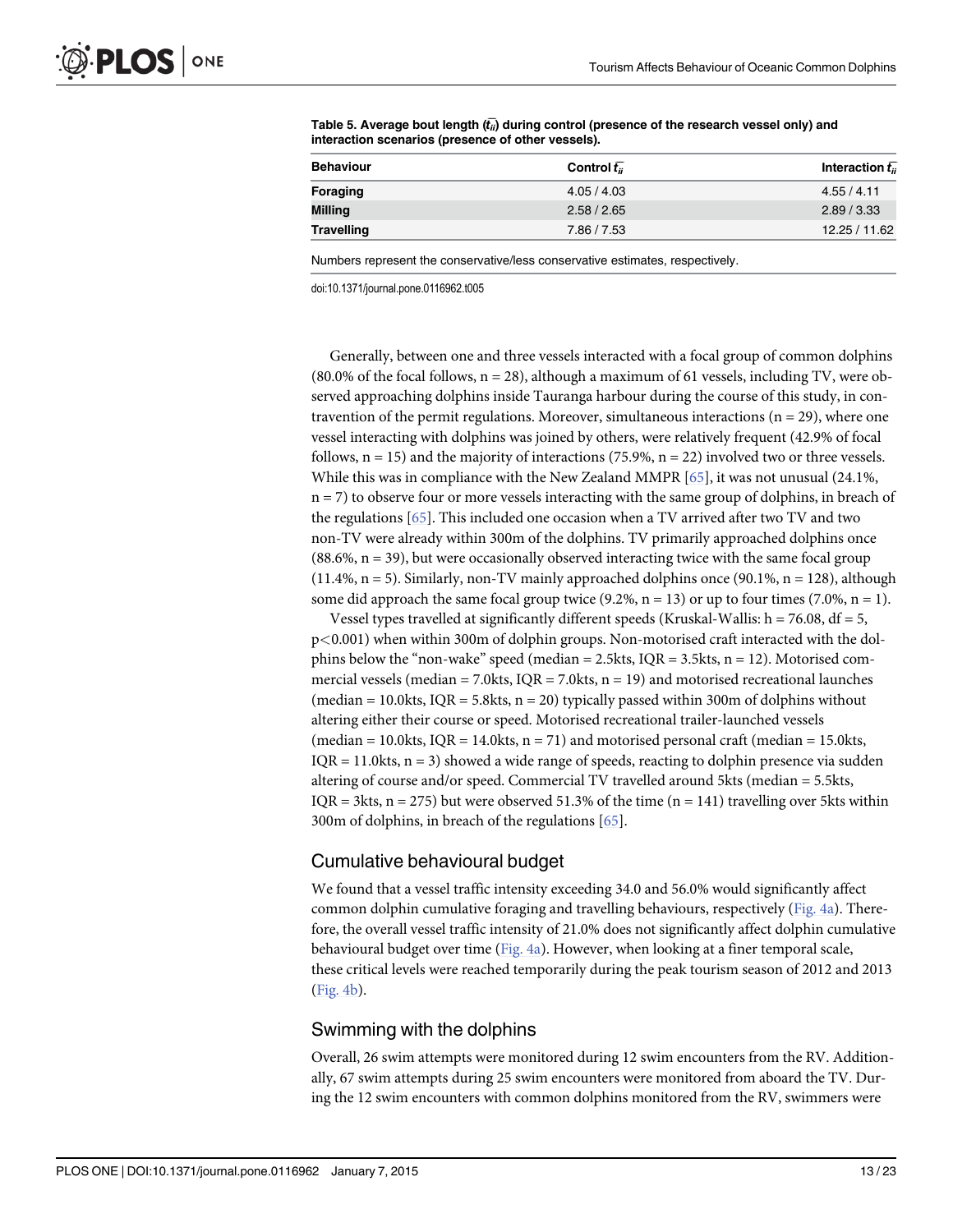

Time

[Figure 4.](#page-12-0) Effect of vessel traffic intensity on dolphin behaviour. a) P-values of the difference between the cumulative behavioural budget and the control behavioural budget for common dolphin activity. The proportion of time dolphins spent with interacting vessels was artificially varied from 0 to 100%. Each curve corresponds to different behavioural states (FOR = foraging, MIL = milling, TRA = travelling). The horizontal dashed line represents the statistical level of significance (p<0.05) b) Vessel traffic intensity throughout the study period (November 2010 to April 2013). The horizontal dashed lines represent 34.0 and 56.0% of traffic intensity above which the cumulative foraging and travelling behaviours, respectively, are significantly affected. The vertical lines separate the tourism and non-tourism seasons.

doi:10.1371/journal.pone.0116962.g004

<span id="page-13-0"></span>**PLOS I** 

ONE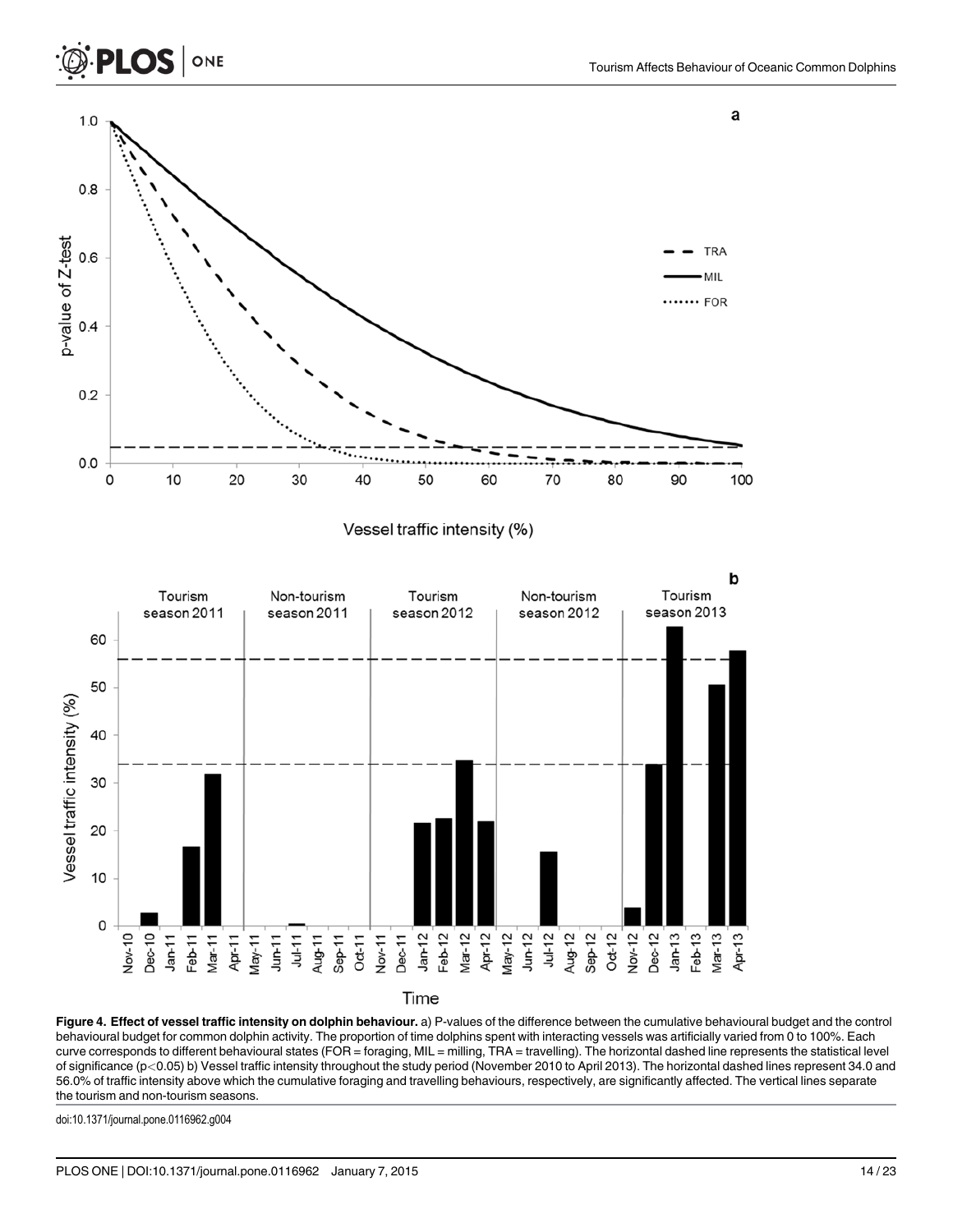<span id="page-14-0"></span>primarily deployed by the TV  $(83.3\%, n = 10)$ , although recreational boats (i.e. motorised trailer-launched vessels) dropped single swimmers on two independent occasions (16.7%).

Swims lasted only 5.2min on average  $(SD = 3.9$ min,  $n = 61$ ), with the majority (59.0%,  $n = 36$ ) lasting less than 5min and only a small proportion (11.5%,  $n = 7$ ) lasting more than 10min. When monitored from aboard the TV, the majority  $(77.1\%, n = 27)$  of swims occurred with small dolphin groups  $(1-10 \text{ individuals})$  containing only adults. Twenty percent  $(n = 7)$  of the swims occurred with larger groups (11–30 individuals) containing adults and juveniles and on one occasion calves, in contravention to the New Zealand MMPR [\[65\]](#page-20-0). Moreover, one swim encounter (2.9%) occurred with a group larger than 200 individuals which contained all age classes, in breach of the regulations [\[65\]](#page-20-0). Conversely, out of the 12 swim encounters monitored from the RV, calves were observed in the group during 50.0% of the swims (TV  $n = 5$ , recreational boat  $n = 1$ ), in breach of the New Zealand MMPR [[65](#page-20-0)]. Juveniles were present during all 12 swim encounters.

Swimmers were placed in the water when common dolphins were travelling (34.0%,  $n = 17$ , foraging (26.0%,  $n = 13$ ), socialising (22.0%,  $n = 11$ ) or milling (18.0%,  $n = 9$ ). When swimmers were present in the water, the proportion of encounters where dolphins did not change their behavioural state (i.e. neutral) was significantly higher (56.8%, n = 21,  $\chi^2$  = 11.73,  $df = 2$ , p<0.05), compared to only 32.4% (n = 12) and 10.8% (n = 4) of observations where dolphins approached or avoided the swimmers, respectively. Swim encounters with common dolphins ended 70.1% of the time (n = 47) because of skipper decision, 28.4% (n = 19) of the time because of loss of sight of dolphins and 1.5% of the time  $(n = 1)$  because of calf presence. Furthermore, only 53.7% ( $n = 39$ ) of the monitored swimmers actually reported observing common dolphins subsurface.

### **Discussion**

In the history of marine mammal exploitation, tourism has often been considered positively compared to lethal whaling activities [[83](#page-21-0), [84](#page-21-0)]. In addition, watching free-ranging dolphins is becoming a popular alternative to watching dolphins in captivity [\[85,](#page-21-0) [86,](#page-21-0) [87\]](#page-21-0). However, effects of commercial tourism activities on marine mammals are becoming difficult to ignore. Since the 1990s, research has raised concerns about the effects of commercial tourism on marine mammal behaviour, reporting various changes in the behaviour of numerous coastal species (e.g.  $[8, 9, 11, 12, 13, 14, 45]$  $[8, 9, 11, 12, 13, 14, 45]$  $[8, 9, 11, 12, 13, 14, 45]$  $[8, 9, 11, 12, 13, 14, 45]$  $[8, 9, 11, 12, 13, 14, 45]$  $[8, 9, 11, 12, 13, 14, 45]$  $[8, 9, 11, 12, 13, 14, 45]$  $[8, 9, 11, 12, 13, 14, 45]$  $[8, 9, 11, 12, 13, 14, 45]$  $[8, 9, 11, 12, 13, 14, 45]$  $[8, 9, 11, 12, 13, 14, 45]$  $[8, 9, 11, 12, 13, 14, 45]$  $[8, 9, 11, 12, 13, 14, 45]$  $[8, 9, 11, 12, 13, 14, 45]$ ). Regardless of either Markov approach applied, our study provides further evidence that commercial tourism induces significant changes in the behaviour of common dolphins using open oceanic waters. More specifically, the presence of interacting vessels affected the behavioural budget of common dolphins, which spent significantly less time foraging. Once disrupted, dolphins took at least twice as long to return to foraging when compared to control conditions. Furthermore, the probability of starting to forage while engaged in travelling decreased by two thirds. Conversely, dolphins increased their foraging bout length in the presence of interacting vessels (following the conservative approach). Given foraging tactics used by common dolphins include cooperative herding of the prey [\[88](#page-21-0), [89,](#page-21-0) [90,](#page-21-0) [91\]](#page-21-0), it is possible that the behavioural changes of some individuals, as a result of approaching vessels, could compromise the success of the overall foraging event. Manoeuvring a vessel through a group of dolphins, as it has been observed, may separate individuals within the dolphin group, disperse the prey and/or affect dolphin communication because of vessel underwater noise [[44](#page-19-0), [92](#page-21-0), [93](#page-21-0)]. In all scenarios, dolphins would presumably have to re-establish group cohesion and/or communication in order to successfully capture their prey, ultimately resulting in both increased time between foraging bouts and energy expenditure. Thus, our findings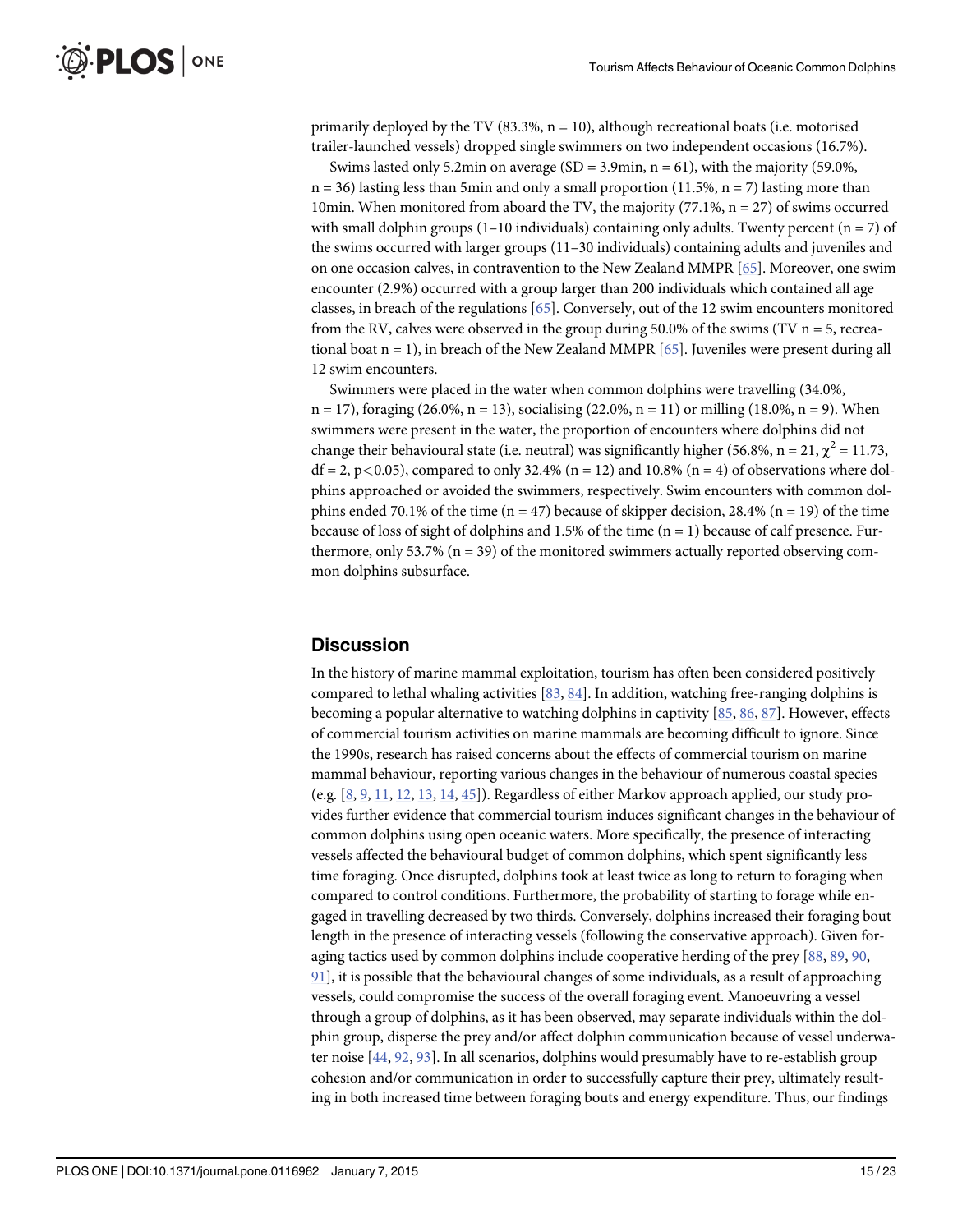<span id="page-15-0"></span>indicate that common dolphin foraging behaviour is significantly affected by the presence of interacting vessels in the central and eastern BOP.

Foraging is a critical component for any predator and disruption to this behaviour can potentially result in energy intake reductions that can have long-term implications if the population is limited by resource availability [[35](#page-18-0), [78](#page-20-0)]. In an environment like the BOP, where prey resources are widespread and unpredictable in distribution  $[63]$ , as demonstrated by the large proportion of time dolphins spend travelling in search of prey patches [\[63\]](#page-20-0), interactions with vessels are likely to lead to a reduction in the overall energy acquisition. Notably, the majority of dolphin tourism in the region occurs during the austral summer, during the peak calving season  $[76, 94]$  $[76, 94]$  $[76, 94]$  $[76, 94]$ , when there is a higher occurrence of common dolphins closer to the shore [\[62](#page-20-0)]. Our results show that the cumulative time spent foraging and travelling were significantly affected in the tourism seasons of 2012 and 2013. Although the consequences of reduced feeding for nursing groups remain unclear, it is likely to have bigger effects on pregnant and lactating females [\[95\]](#page-21-0). Indeed, in order to cope with increased energetic expenses, pregnant and lactating females have been shown to change their diet for more energy-rich prey so as to maximise their rate of energy intake or meet their nutritional requirements [[95,](#page-21-0) [96,](#page-21-0) [97](#page-21-0)]. It has also been suggested that different boat avoidance strategies exist between male and female dolphins, likely as a consequence of different energetic demands [[98](#page-21-0)]. Therefore, disrupting the foraging behaviour of females and immature dolphins is likely to add extra physiological constraints to these individuals and could potentially reduce their reproductive success and negatively affect population dynamics on a long-term basis [[98](#page-21-0)].

Similarly to bottlenose dolphins [[99](#page-21-0), [100](#page-21-0)], movements of some common dolphins across neighbouring regions in the North Island have been confirmed [[101](#page-21-0)]. Indeed, several individuals identified in the Hauraki Gulf have previously or subsequently been observed in the Bay of Islands or in the BOP, 200km further north and south east, respectively [\[102\]](#page-21-0). This further highlights the potential risk of cumulative effects across all regions within the home range of the population. We therefore highlight the importance of developing management strategies that engage neighbouring regions. Until the common dolphin population has been reassessed and potential cumulative effects have been quantified across the whole home range, we recommend a moratorium on further permits targeting the species in the central-eastern and northeastern North Island waters.

In the North Island, commercial swimming with common dolphins is permitted in the Bay of Islands, Hauraki Gulf and in the BOP. However, common dolphins seem to be less receptive to this activity compared to other species. For example, common dolphins in the BOP infrequently approached swimmers (32.4% of encounters), as previously observed in Mercury Bay  $(20.5\% \ 8])$  and in the Bay of Islands  $(24.1\% \ 61])$  $(24.1\% \ 61])$  $(24.1\% \ 61])$ . Thus, swim encounters where dolphins actively approach swimmers are less frequent for common dolphins than conspecifics (bottlenose, Hector's and dusky dolphins, Lagenorhynchus obscurus) targeted by swim-with-dolphins operators in New Zealand [\[23,](#page-18-0) [103,](#page-22-0) [104,](#page-22-0) [105](#page-22-0)], all of which approached swimmers during more than 50.0% of swim attempts. Similarly to Bay of Islands and Mercury Bay  $[8, 61]$  $[8, 61]$  $[8, 61]$  $[8, 61]$ , swimmers typically spent only 5min in the water, compared to longer durations with dusky or Hector's dolphins, which lasted 9.1 and 10–18.8min, respectively [\[23,](#page-18-0) [106](#page-22-0)]. Moreover, only half of the swimmers questioned in our study reported having actually observed common dolphins subsurface. While this relatively low level of success could be explained by water turbidity or lack of swimmer confidence, dolphin group size and behavioural state are likely a key influence on swim success, with dolphins being more interactive when in larger socialising groups compared to when travelling or milling  $[8]$  $[8]$  $[8]$ . Finally, the manoeuvring of the TV and change of speed during swim encounters (slowing down/stopping to place people in the water and then pursuing the dolphins) might also explain the low dolphin interest.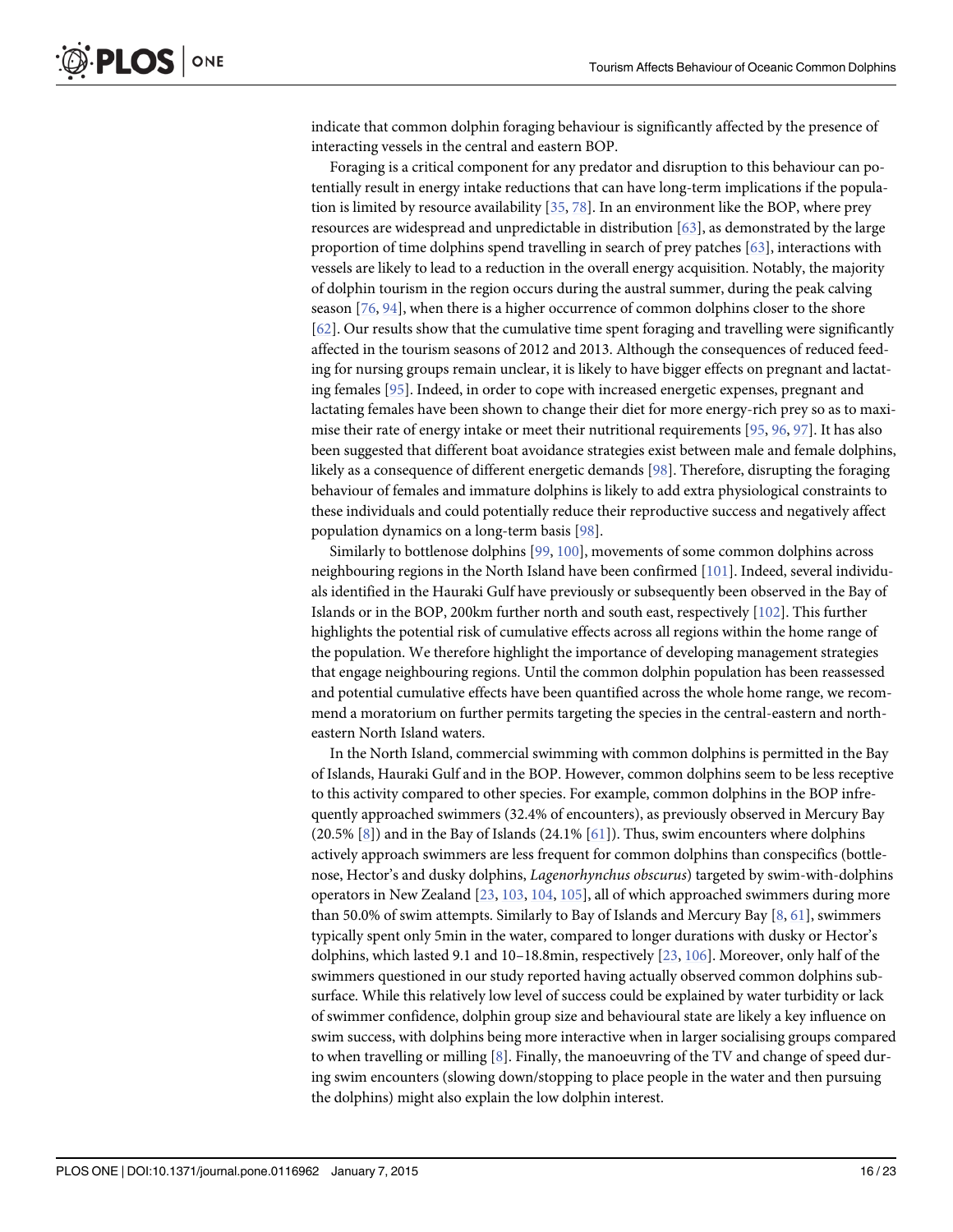<span id="page-16-0"></span>This study also highlighted non-compliance to some permit conditions and/or regulations (e.g. area of operation, speed and number of vessels interacting with a single group, maximum time permitted interacting with the dolphins and swimming with calves). Compliance also varied when recorded from aboard the RV and TV and could be explained by tour operators reacting to the presence of a researcher aboard their vessels and adhering more closely to the regulations. Alternatively, the researcher was likely to act as an independent observer alerting the skipper about breaches of regulation (e.g. warning about the presence of calves while not focusing on the swimmers). Adherence to management regulations has not only been shown to reduce effects of vessel interactions on dolphin behaviour [[107](#page-22-0)], but also increase the probability of having an interaction with a dolphin group. For example, dolphins have been shown to avoid high speed vessels and conversely associate for longer periods of time with slower craft (e.g. kayaks or sailing vessels  $[46]$  $[46]$  $[46]$ ). Besides changes in dolphin behaviour  $[108, 109]$  $[108, 109]$  $[108, 109]$  $[108, 109]$ , high speed driving can also result in an elevated risk of collision which can be fatal [\[17,](#page-18-0) [60,](#page-20-0) [110](#page-22-0), [111](#page-22-0)].

In New Zealand, common dolphins are currently classified as 'not threatened' [[52](#page-19-0)] and are still lacking a species-specific Marine Mammal Action Plan [\[54](#page-19-0)], despite numerous threats [[53](#page-19-0)] which include pollution  $[58]$  $[58]$ , fisheries by-catch  $[59]$  and vessel collisions  $[60]$ . In the light of our results and previous studies, tourism has now clearly been identified as an additional human induced threat, as viewing and swimming activities significantly affect the species be-haviour in various regions around New Zealand [\[8,](#page-17-0) [9](#page-17-0)]. Moreover, its cumulative effects across dolphin home range are likely to exacerbate identified impacts. As previously described (e.g. [\[46,](#page-19-0) [107\]](#page-22-0)), dolphins are likely to use the area until the costs of tolerance exceed the benefits of remaining in that habitat. In species such as dolphins, the long-term effects of tourism activities can take decades to detect [\[112,](#page-22-0) [113](#page-22-0)]. Common dolphins are therefore unlikely to immediately discontinue use the BOP waters, despite facing human disturbance (e.g. recreational vessel traffic, commercial pressure, etc), thus regular monitoring of the local population is required.

# **Conclusions**

This study shows that tourism activities on common dolphins in open oceanic waters can be as detrimental as in inshore shallow coastal seas. Overall, interacting vessels significantly affected a biologically important behaviour, namely foraging. The magnitude of this effect is a cause for concern given its impact on common dolphin cumulative behavioural budget during the peak tourism season, which is also the calving and breeding season for this species in New Zealand waters. Not only is it the busiest period for commercial tourism activities, but recreational vessel traffic is at its highest and adds considerable time to the interaction with the dolphins in addition to the commercial vessels. Therefore, future growth in commercial tourism activities as well as recreational interactions in this area need careful consideration. Given that noncompliance to the regulations (permit conditions and New Zealand MMPR [[65\]](#page-20-0)) was recorded, appropriate conservation management is recommended and should further encompass neighbouring regions so as to consider cumulative effects of vessel interactions across the home range of the population.

# Acknowledgments

The authors thank the Department of Conservation (former East Coast BOP Conservancy), the Institute of Natural and Mathematical Sciences and Massey University for their ongoing support throughout this study. Acknowledgements are extended to the commercial tour operators for their support, co-operation and in-kind sponsorship of this study via platform access.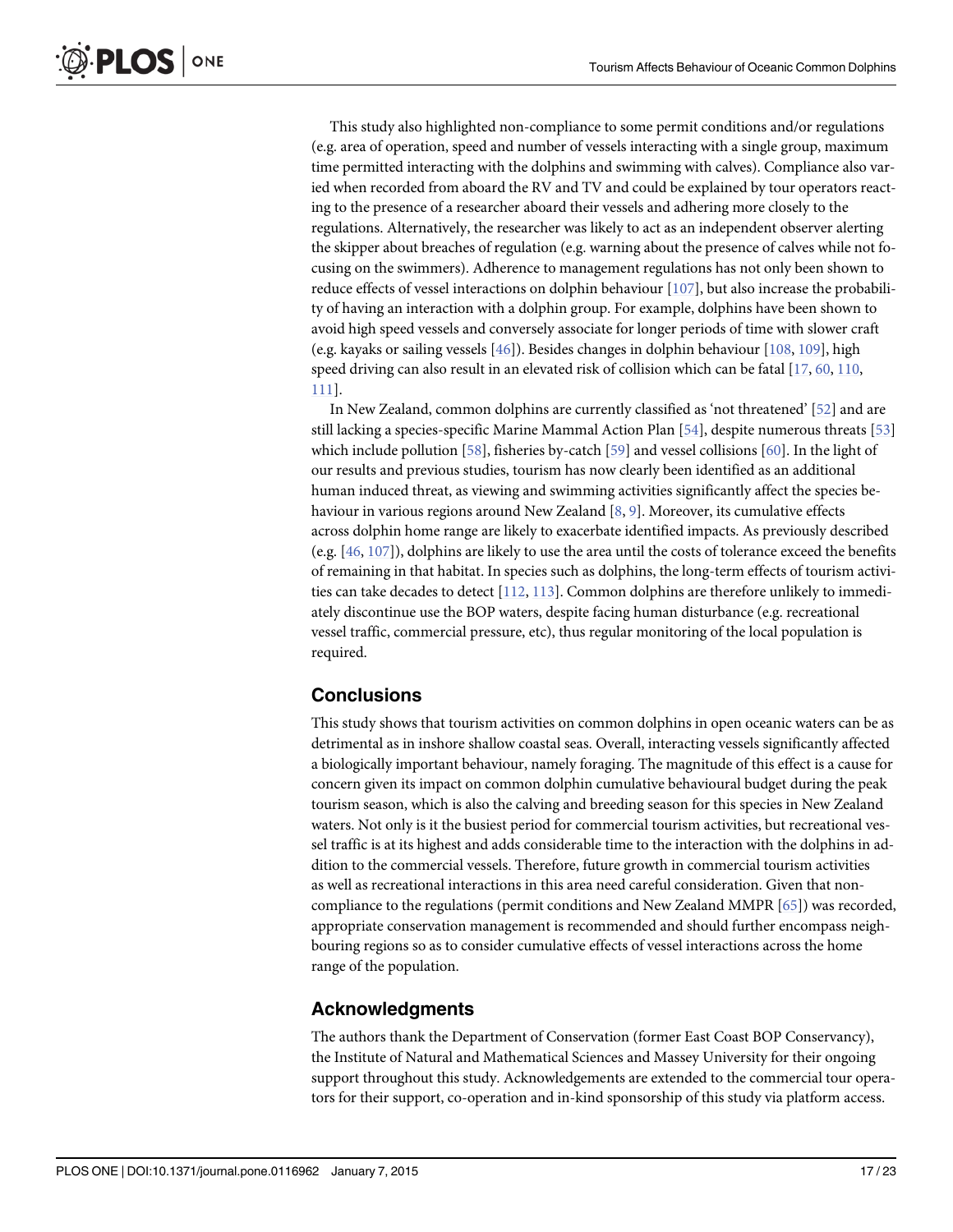<span id="page-17-0"></span>Special thanks are owed to the numerous research assistants whose dedicated efforts in the field and lab greatly contributed to this research project. Particular thanks are extended to D. Lundquist (DOC) and two anonymous reviewers for review comments that improved earlier drafts of this manuscript. Final thanks are expressed to C. Perez, C. Peters and other members of the Coastal-Marine Research Group at Massey University, as well as to C. Amiot (Massey University), N. Filby (Victoria University) and L. Trastour for their ongoing support and advice. Final thanks are extended to Bridge Marina, Bridge Marina Travelift, the Tuhua Trust Board and the local stakeholders in Tauranga for their generous support throughout this project.

# Author Contributions

Conceived and designed the experiments: AMM KAS. Performed the experiments: AMM. Analyzed the data: AMM. Contributed reagents/materials/analysis tools: AMM FC EM MDMP. Wrote the paper: AMM FC EM MDMP MBO KAS.

## **References**

- [1.](#page-1-0) Williams R, Bain DE, Smith JC, Lusseau D (2009) Effects of vessels on behaviour patterns of individual southern resident killer whales Orcinus orca. Endangered Species Research 6: 199–209. doi: [10.3354/esr00150](http://dx.doi.org/10.3354/esr00150)
- [2.](#page-1-0) Lusseau D (2004) The hidden cost of tourism: Detecting long-term effects of tourism using behavioral information. Ecology and Society 9: 2.
- [3.](#page-1-0) Bejder L, Samuels A, Whitehead H, Gales N, Mann J, et al. (2006) Decline in relative abundance of bottlenose dolphins exposed to long-term disturbance. Conservation Biology 20: 1791–1798. doi: [10.1111/j.1523-1739.2006.00540.x](http://dx.doi.org/10.1111/j.1523-1739.2006.00540.x) PMID: [17181814](http://www.ncbi.nlm.nih.gov/pubmed/17181814)
- [4.](#page-1-0) Orams M (2004) Why dolphins may get ulcers: Considering the impacts of cetacean-based tourism in New Zealand. Tourism in Marine Environments 1: 17–28.
- [5.](#page-1-0) Scarpaci C, Parsons ECM (2013) Recent advances in whale-watching research: 2012–2013. Journal of Cetacean Research and Management SC/65a/WW01: 1–18.
- [6.](#page-1-0) Parsons ECM (2012) The negative impacts of whale-watching. Journal of Marine Biology 2012: 1–9. doi: [10.1155/2012/807294](http://dx.doi.org/10.1155/2012/807294)
- [7.](#page-1-0) Higham JES, Bejder L, Williams R (2014) Whale-watching, sustainable tourism and ecological management. Higham JES, Bejder L, Williams R, editors. Cambridge, UK: University Press. 418 p.
- [8.](#page-1-0) Neumann DR, Orams MB (2006) Impacts of ecotourism on short-beaked common dolphins (Delphinus delphis) in Mercury Bay, New Zealand. Aquatic Mammals 32: 1–9. doi: [10.1578/AM.32.1.2006.1](http://dx.doi.org/10.1578/AM.32.1.2006.1)
- [9.](#page-1-0) Stockin KA, Lusseau D, Binedell V, Wiseman N, Orams MB (2008) Tourism affects the behavioural budget of the common dolphin Delphinus sp. in the Hauraki Gulf, New Zealand. Marine Ecology Progress Series 355: 287–295.
- [10.](#page-1-0) Lusseau D (2003) Effects of tour boats on the behavior of bottlenose dolphins: Using Markov chains to model anthropogenic impacts. Conservation Biology 17: 1785–1793. doi: [10.1111/j.1523-1739.](http://dx.doi.org/10.1111/j.1523-1739.2003.00054.x) [2003.00054.x](http://dx.doi.org/10.1111/j.1523-1739.2003.00054.x)
- [11.](#page-1-0) Stensland E, Berggren P (2007) Behavioural changes in female Indo-Pacific bottlenose dolphins in response to boat-based tourism. Marine Ecology Progress Series 332: 225–234. doi: [10.3354/](http://dx.doi.org/10.3354/meps332225) [meps332225](http://dx.doi.org/10.3354/meps332225)
- [12.](#page-1-0) Christiansen F, Lusseau D, Stensland E, Berggren P (2010) Effects of tourist boats on the behaviour of Indo-Pacific bottlenose dolphins off the south coast of Zanzibar. Endangered Species Research 11: 91–99. doi: [10.3354/esr00265](http://dx.doi.org/10.3354/esr00265)
- [13.](#page-1-0) Stamation KA, Croft DB, Shaughnessy PD, Waples KA, Briggs SV (2010) Behavioral responses of humpback whales (Megaptera novaeangliae) to whale-watching vessels on the southeastern coast of Australia. Marine Mammal Science 26: 98–122. doi: [10.1111/j.1748-7692.2009.00320.x](http://dx.doi.org/10.1111/j.1748-7692.2009.00320.x)
- [14.](#page-1-0) Steckenreuter A, Moller L, Harcourt R (2012) How does Australia's largest dolphin-watching industry affect the behaviour of a small and resident population of Indo-Pacific bottlenose dolphins? Journal of Environmental Management 97: 14–21. doi: [10.1016/j.jenvman.2011.11.002](http://dx.doi.org/10.1016/j.jenvman.2011.11.002) PMID: [22325578](http://www.ncbi.nlm.nih.gov/pubmed/22325578)
- [15.](#page-1-0) Laist DW, Knowlton AR, Mead JG, Collet AS, Podesta M (2001) Collisions between ships and whales. Marine Mammal Science 17: 35-75. doi: [10.1111/j.1748-7692.2001.tb00980.x](http://dx.doi.org/10.1111/j.1748-7692.2001.tb00980.x)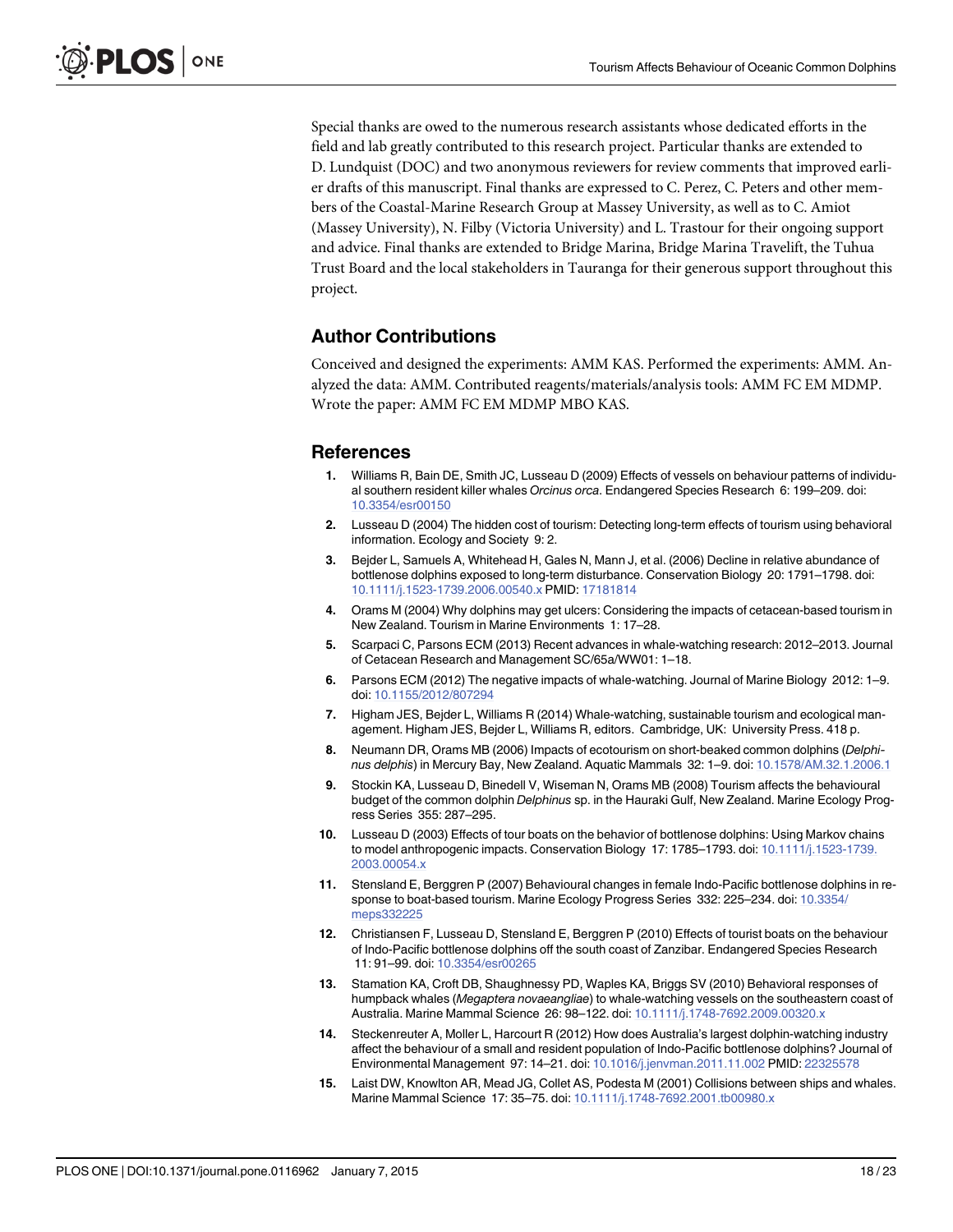- <span id="page-18-0"></span>[16.](#page-1-0) International Whaling Commision (2014) Report of the Sub-Committee on whalewatching. Journal of Cetacean Research and Management 15 (Suppl): 380–392.
- [17.](#page-1-0) Dwyer SL, Kozmian-Ledward L, Stockin KA (2014) Short-term survival of severe propeller strike injuries and observations on wound progression in a bottlenose dolphin. New Zealand Journal of Marine and Freshwater Research 48: 1–9. doi: [10.1080/00288330.2013.866578](http://dx.doi.org/10.1080/00288330.2013.866578)
- [18.](#page-1-0) Martinez E, Orams MB, Pawley MDM, Stockin KA (2012) The use of auditory stimulants during swim encounters with Hector's dolphins (Cephalorhynchus hectori hectori) in Akaroa Harbour, New Zea-land. Marine Mammal Science 28: E295-E315. doi: [10.1111/j.1748-7692.2011.00528.x](http://dx.doi.org/10.1111/j.1748-7692.2011.00528.x)
- [19.](#page-1-0) Martinez E, Orams M (2011) Kia angi puku to hoe I te wai: Ocean noise and tourism. Tourism in Marine Environments 7: 191–202. doi: [10.3727/154427311X13195453162895](http://dx.doi.org/10.3727/154427311X13195453162895)
- [20.](#page-1-0) Lachmuth CL, Barrett-Lennard LG, Steyn DQ, Milsom WK (2011) Estimation of southern resident killer whale exposure to exhaust emissions from whale-watching vessels and potential adverse health effects and toxicity thresholds. Marine Pollution Bulletin 62: 792–805. doi: [10.1016/j.marpolbul.2011.](http://dx.doi.org/10.1016/j.marpolbul.2011.01.002) [01.002](http://dx.doi.org/10.1016/j.marpolbul.2011.01.002) PMID: [21276987](http://www.ncbi.nlm.nih.gov/pubmed/21276987)
- [21.](#page-1-0) Constantine R (2001) Increased avoidance of swimmers by wild bottlenose dolphins (Tursiops truncatus) due to long-term exposure to swim-with-dolphin tourism. Marine Mammal Science 17: 689–702. doi: [10.1111/j.1748-7692.2001.tb01293.x](http://dx.doi.org/10.1111/j.1748-7692.2001.tb01293.x)
- [22.](#page-1-0) Filby NE, Stockin KA, Scarpaci C (2014) Long-term responses of Burrunan dolphins (Tursiops australis) to swim-with dolphin tourism in Port Phillip Bay, Victoria, Australia: A population at risk. Global Ecology and Conservation 2: 62–71. doi: [10.1016/j.gecco.2014.08.006](http://dx.doi.org/10.1016/j.gecco.2014.08.006)
- [23.](#page-1-0) Martinez E, Orams M, Stockin KA (2011) Swimming with an endemic and endangered species: Effects of tourism on Hector's dolphins in Akaroa harbour, New Zealand. Tourism Review International 14: 99–115. doi: [10.3727/154427211X13044361606379](http://dx.doi.org/10.3727/154427211X13044361606379)
- [24.](#page-1-0) Samuels A, Bejder L (2004) Chronic interaction between humans and free-ranging bottlenose dolphins near Panama City Beach, Florida, USA. Journal of Cetacean Research and Management 6: 69–77.
- [25.](#page-1-0) Rafic M (1999) Report of the dolphin feeding program at Monkey Mia Shark Bay, Western Australia. Report of the Scientific Comittee, Annex J. Appendix 2. Journal of Cetacean Research and Management 1 (Suppl): 230–232.
- [26.](#page-1-0) Orams MB (2002) Feeding wildlife as a tourism attraction: A review of issues and impacts. Tourism Management 23: 281–293. doi: [10.1016/S0261-5177\(01\)00080-2](http://dx.doi.org/10.1016/S0261-5177(01)00080-2)
- [27.](#page-1-0) Donaldson R, Finn H, Calver M (2010) Illegal feeding increases risk of boat-strike and entanglement in bottlenose dolphins in Perth, Western Australia. Pacific Conservation Biology 16: 157–161.
- [28.](#page-1-0) Mann J, Connor RC, Barre LM, Heithaus MR (2000) Female reproductive success in bottlenose dolphins (Tursiops sp.): Life history, habitat, provisioning, and group-size effects. Behavioral Ecology 11: 210–219. doi: [10.1093/beheco/11.2.210](http://dx.doi.org/10.1093/beheco/11.2.210)
- [29.](#page-1-0) Foroughirad V, Mann J (2013) Long-term impacts of fish provisioning on the behavior and survival of wild bottlenose dolphins. Biological Conservation 160: 242–249. doi: [10.1016/j.biocon.2013.01.001](http://dx.doi.org/10.1016/j.biocon.2013.01.001)
- [30.](#page-1-0) Orams MB, Hill GJE, Baglioni AJ (1996) "Pushy" behavior in a wild dolphin feeding program at Tangalooma, Australia. Marine Mammal Science 12: 107–117. doi: [10.1111/j.1748-7692.1996.tb00308.x](http://dx.doi.org/10.1111/j.1748-7692.1996.tb00308.x)
- [31.](#page-1-0) Smith H, Samuels A, Bradley S (2008) Reducing risky interactions between tourists and free-ranging dolphins (Tursiops sp.) in an artificial feeding program at Monkey Mia, Western Australia. Tourism Management 29: 994–1001. doi: [10.1016/j.tourman.2008.01.001](http://dx.doi.org/10.1016/j.tourman.2008.01.001)
- [32.](#page-1-0) Waltzek TB, Cortes-Hinojosa G, Wellehan JFX, Gray GC (2012) Marine mammal zoonoses: A review of disease manifestations. Zoonoses and Public Health 59: 521–535. doi: [10.1111/j.1863-2378.2012.](http://dx.doi.org/10.1111/j.1863-2378.2012.01492.x) [01492.x](http://dx.doi.org/10.1111/j.1863-2378.2012.01492.x) PMID: [22697432](http://www.ncbi.nlm.nih.gov/pubmed/22697432)
- [33.](#page-1-0) International Whaling Commision (2001) Report of the Sub-Committee on whalewatching. Journal of Cetacean Research and Management 3 (Suppl): 297–307.
- [34.](#page-1-0) Boggs CL (1992) Resource allocation: Exploring connections between foraging and life-history. Functional Ecology 6: 508–518. doi: [10.2307/2390047](http://dx.doi.org/10.2307/2390047)
- [35.](#page-1-0) Williams R, Lusseau D, Hammond PS (2006) Estimating relative energetic costs of human distur-bance to killer whales (Orcinus orca). Biological Conservation 133: 301-311. doi: [10.1016/j.biocon.](http://dx.doi.org/10.1016/j.biocon.2006.06.010) [2006.06.010](http://dx.doi.org/10.1016/j.biocon.2006.06.010)
- [36.](#page-1-0) Lusseau D, Bain DE, Williams R, Smith JC (2009) Vessel traffic disrupts the foraging behavior of southern resident killer whales Orcinus orca. Endangered Species Research 6: 211–221. doi: [10.3354/esr00154](http://dx.doi.org/10.3354/esr00154)
- [37.](#page-1-0) Christiansen F, Rasmussen MH, Lusseau D (2014) Inferring energy expenditure from respiration rates in minke whales to measure the effects of whale watching boat interactions. Journal of Experimental Marine Biology and Ecology 459: 96–104. doi: [10.1016/j.jembe.2014.05.014](http://dx.doi.org/10.1016/j.jembe.2014.05.014)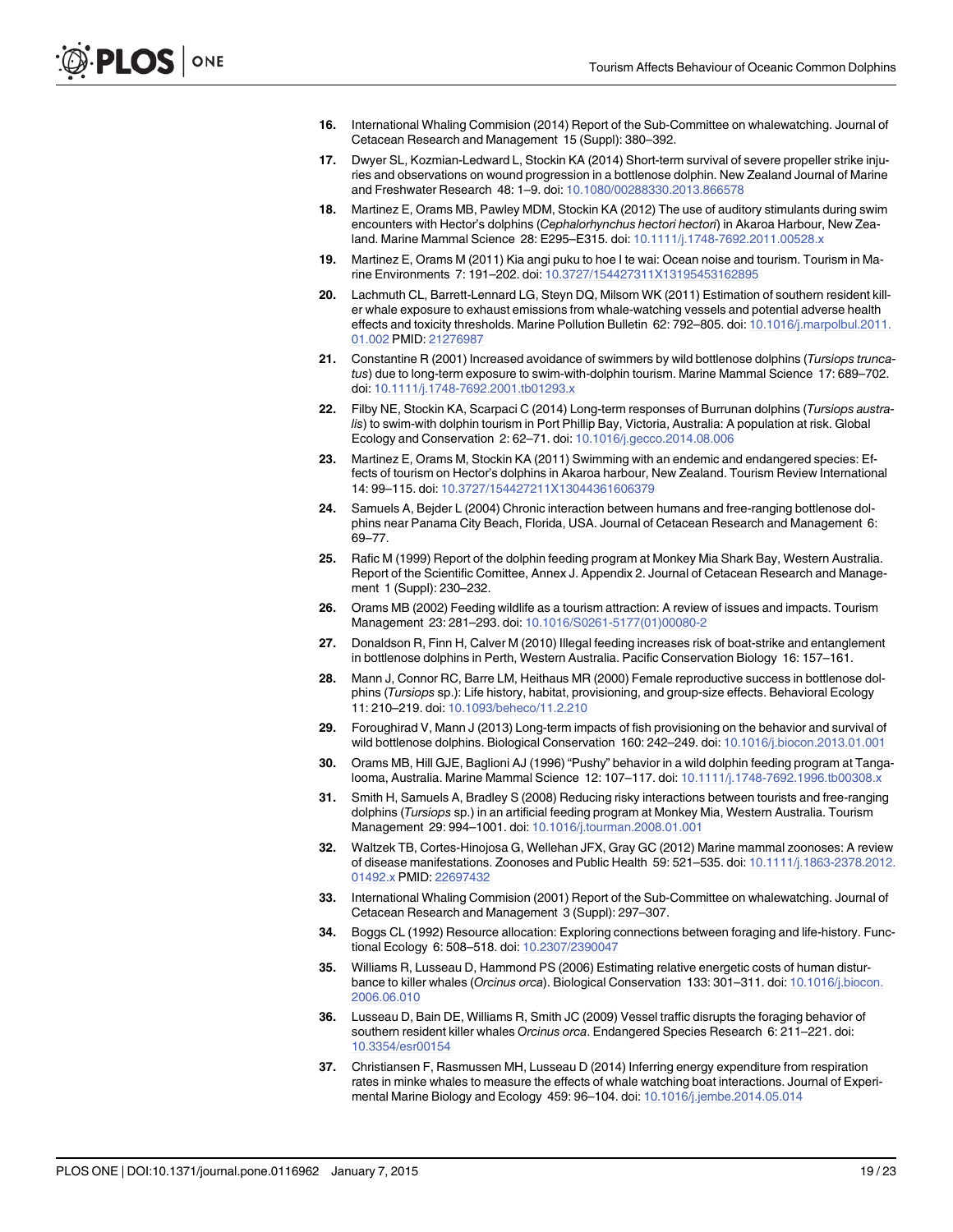- <span id="page-19-0"></span>[38.](#page-1-0) Christiansen F, Rasmussen M, Lusseau D (2013) Whale watching disrupts feeding activities of minke whales on a feeding ground. Marine Ecology Progress Series 478: 239–251. doi: [10.3354/](http://dx.doi.org/10.3354/meps10163) [meps10163](http://dx.doi.org/10.3354/meps10163)
- [39.](#page-1-0) O'Connor S, Campbell R, Cortez H, Knowles T (2009) Whale watching worldwide: Tourism numbers, expenditures and expanding economic benefits. Yarmouth Port, MA, USA: International Fund for Animal Welfare. 295 p.
- [40.](#page-1-0) Hoyt E (2001) Whale watching 2001—Worldwide tourism numbers, expenditures and expanding socioeconomic benefits. Yarmouth Port, MA, USA: International Fund for Animal Welfare & United Nations Environmental Program. 158 p.
- [41.](#page-1-0) International Fund for Animal Welfare (2005) The growth of the New Zealand whale watching industry. Surry Hills: Prepared by Economists@Large and Associates. 26 p.
- [42.](#page-1-0) Hollingworth K (2001) Demography, dispersion, and the effect of human disturbance of New Zealand sea lions (Phocarctos hookeri) at Surat Bay, South Otago, New Zealand. Postgraduate Diploma in Science, University of Otago. 52 p.
- [43.](#page-1-0) Constantine R, Brunton DH, Dennis T (2004) Dolphin-watching tour boats change bottlenose dolphin (Tursiops truncatus) behaviour. Biological Conservation 117: 299–307. doi: [10.1016/j.biocon.2003.](http://dx.doi.org/10.1016/j.biocon.2003.12.009) [12.009](http://dx.doi.org/10.1016/j.biocon.2003.12.009)
- [44.](#page-1-0) Guerra M, Dawson SM, Brough TE, Rayment WJ (2014) Effects of boats on the surface and acoustic behaviour of an endangered population of bottlenose dolphins. Endangered Species Research 24: 221–236. doi: [10.3354/esr00598](http://dx.doi.org/10.3354/esr00598)
- [45.](#page-1-0) Arcangeli A, Crosti R (2009) The short-term impact of dolphin-watching on the behavior of bottlenose dolphins (Tursiops truncatus) in Western Australia. Journal of Marine Animals and their Ecology 2: 3–9.
- [46.](#page-1-0) Martinez E (2010) Responses of South Island Hector's dolphins (Cephalorhynchus hectori hectori) to vessel activity (including tourism operations) in Akaroa Harbour, Banks Peninsula, New Zealand. PhD Thesis, Massey University. 415 p.
- [47.](#page-1-0) Courbis S, Timmel G (2009) Effects of vessels and swimmers on behavior of Hawaiian spinner dolphins (Stenella longirostris) in Kealake'akua, Honaunau, and Kauhako bays, Hawai'i. Marine Mammal Science 25: 430–440. doi: [10.1111/j.1748-7692.2008.00254.x](http://dx.doi.org/10.1111/j.1748-7692.2008.00254.x)
- [48.](#page-1-0) Lundquist D, Gemmell NJ, Würsig B (2012) Behavioural responses of dusky dolphin groups (Lagenor-hynchus obscurus) to tour vessels off Kaikoura, New Zealand. Plos One 7: e41969. doi: [10.1371/](http://dx.doi.org/10.1371/journal.pone.0041969) [journal.pone.0041969](http://dx.doi.org/10.1371/journal.pone.0041969) PMID: [22844536](http://www.ncbi.nlm.nih.gov/pubmed/22844536)
- [49.](#page-1-0) Hammond PS, Bearzi G, Bjørge A, Forney K, Karczmarski L, et al. (2008) Delphinus delphis. The IUCN Red List of Threatened Species. Version 2014.2. Available: [www.iucnredlist.org](http://www.iucnredlist.org). Accessed 04 November 2014.
- [50.](#page-1-0) Hammond PS, Bearzi G, Bjørge A, Forney K, Karczmarski L, et al. (2008) Delphinus capensis. The IUCN Red List of Threatened Species. Version 2014.2. Available: [www.iucnredlist.org](http://www.iucnredlist.org). Accessed 04 November 2014.
- [51.](#page-1-0) Townsend AJ, de Lange PJ, Duffy CAJ, Miskelly CM, Molloy J, et al. (2008) New Zealand threat classification system manual. Wellington, New Zealand: Department of Conservation. 35 p.
- [52.](#page-1-0) Baker CS, Chilvers BL, Constantine R, DuFresne S, Mattlin RH, et al. (2010) Conservation status of New Zealand marine mammals (suborders Cetacea and Pinnipedia), 2009. New Zealand Journal of Marine and Freshwater Research 44: 101–115. doi: [10.1080/00288330.2010.482970](http://dx.doi.org/10.1080/00288330.2010.482970)
- [53.](#page-2-0) Stockin KA, Orams M (2009) The status of common dolphins (Delphinus delphis) within New Zealand waters. Journal of Cetacean Research and Management SC/61/SM20: 1–13.
- [54.](#page-2-0) Suisted R, Neale D (2004) Department of Conservation Marine Mammal Action Plan for 2005–2010. Wellington, New Zealand: Department of Conservation. 89 p.
- [55.](#page-2-0) Bearzi G, Politi E, Agazzi S, Bruno S, Costa M, et al. (2005) Occurrence and present status of coastal dolphins (Delphinus delphis and Tursiops truncatus) in the eastern Ionian Sea. Aquatic Conservation-Marine and Freshwater Ecosystems 15: 243–257. doi: [10.1002/aqc.667](http://dx.doi.org/10.1002/aqc.667)
- [56.](#page-2-0) Bearzi G, Bonizzoni S, Agazzi S, Gonzalvo J, Currey RJC (2011) Striped dolphins and short-beaked common dolphins in the Gulf of Corinth, Greece: Abundance estimates from dorsal fin photographs. Marine Mammal Science 27: E165-E184. doi: [10.1111/j.1748-7692.2010.00448.x](http://dx.doi.org/10.1111/j.1748-7692.2010.00448.x)
- [57.](#page-2-0) Gaskin DE (1992) Status of the common dolphin, *Delphinus delphis*, in Canada. Canadian Field-Naturalist 106: 55–63.
- [58.](#page-2-0) Stockin KA, Law RJ, Duignan PJ, Jones GW, Porter L, et al. (2007) Trace elements, PCBs and organochlorine pesticides in New Zealand common dolphins (Delphinus sp.). Science of the Total Environment 387: 333–345. doi: [10.1016/j.scitotenv.2007.05.016](http://dx.doi.org/10.1016/j.scitotenv.2007.05.016) PMID: [17644163](http://www.ncbi.nlm.nih.gov/pubmed/17644163)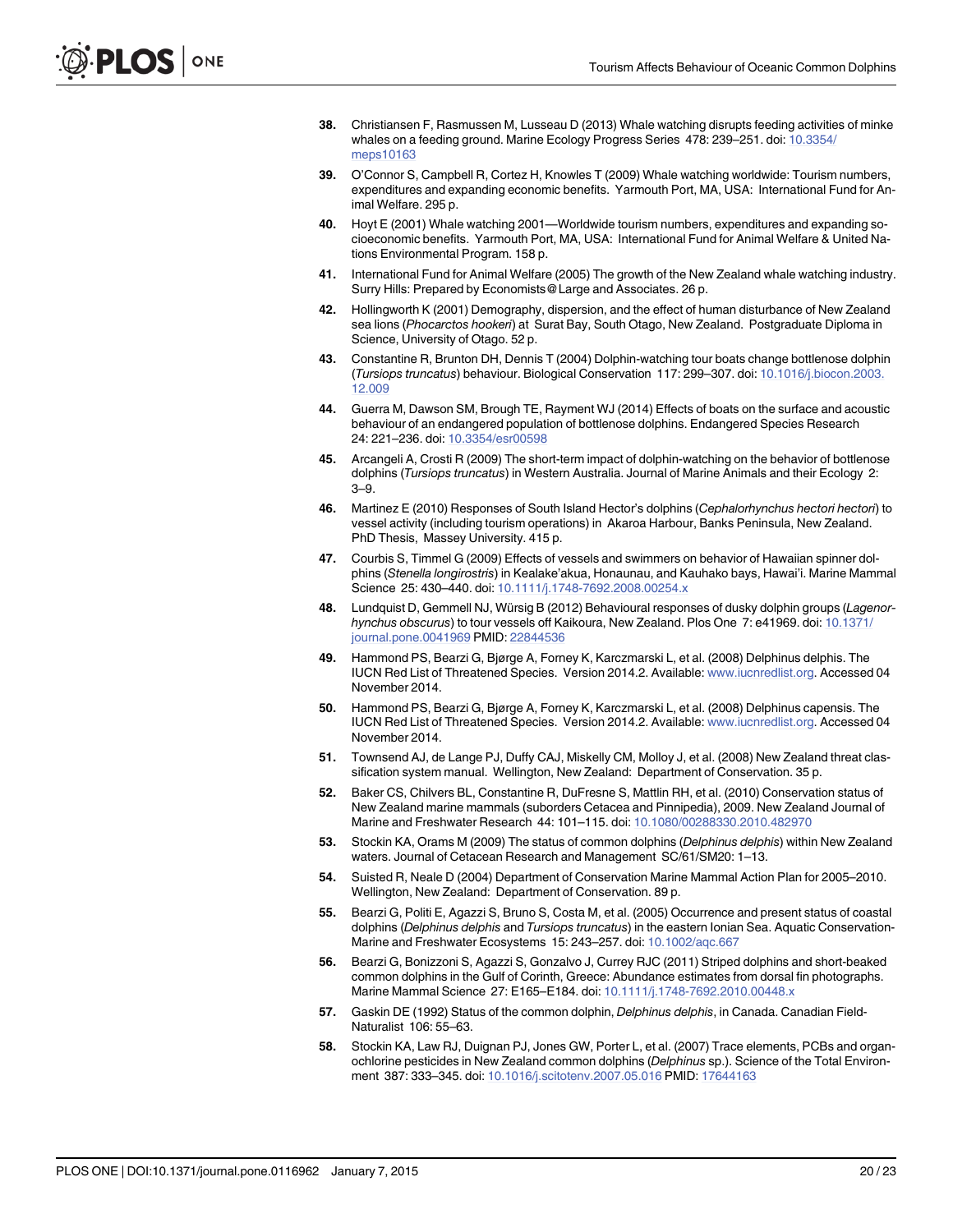- <span id="page-20-0"></span>[59.](#page-2-0) Stockin KA, Duignan PJ, Roe WD, Meynier L, Alley M, et al. (2009) Causes of mortality in stranded common dolphin (Delphinus sp.) from New Zealand waters between 1998 and 2008. Pacific Conservation Biology 15: 217–227.
- [60.](#page-2-0) Martinez E, Stockin KA (2013) Blunt trauma observed in a common dolphin (Delphinus sp.) likely caused by a vessel collision in the Hauraki Gulf, New Zealand. Pacific Conservation Biology 19: 19–27.
- [61.](#page-2-0) Constantine R, Baker CS (1997) Monitoring the commercial swim-with-dolphin operations in the Bay of Islands. Wellington, New Zealand: Department of Conservation. 59 p.
- [62.](#page-2-0) Neumann DR (2001) Seasonal movements of short-beaked common dolphins (Delphinus delphis) in the north-western Bay of Plenty, New Zealand: Influence of sea surface temperature and El Niño/La Niña. New Zealand Journal of Marine and Freshwater Research 35: 371–374. doi: [10.1080/](http://dx.doi.org/10.1080/00288330.2001.9517007) [00288330.2001.9517007](http://dx.doi.org/10.1080/00288330.2001.9517007)
- [63.](#page-2-0) Neumann DR (2001) The activity budget of free-ranging common dolphins (Delphinus delphis) in the northwestern Bay of Plenty, New Zealand. Aquatic Mammals 27: 121–136.
- [64.](#page-2-0) Stockin KA, Murphy SN, Duignan PJ, Perrott MJ, Jones GW, et al. (2011) Reproductive biology of New Zealand common dolphins (Delphinus delphis). In: The 19th Biennial Conference on the Biology of Marine Mammals, Tampa, Florida, USA.
- [65.](#page-2-0) Marine Mammals Protection Regulations (1992) Parliamentary Counsel Office. Available: [http://www.](http://www.legislation.govt.nz/regulation/public/1992/0322/latest/DLM168286.html) [legislation.govt.nz/regulation/public/1992/0322/latest/DLM168286.html](http://www.legislation.govt.nz/regulation/public/1992/0322/latest/DLM168286.html). Accessed 2014 Nov 4.
- [66.](#page-2-0) Gaborit-Haverkort T, Stockin KA (2011) East coast Bay of Plenty Conservancy: Marine mammal review. East coast Bay of Plenty Conservancy, Department of Conservation, New Zealand. 99 p.
- [67.](#page-2-0) Sharples J (1997) Cross-shelf intrusion of subtropical water into the coastal zone of northeast New Zealand. Continental Shelf Research 17: 835–857. doi: [10.1016/S0278-4343\(96\)00060-X](http://dx.doi.org/10.1016/S0278-4343(96)00060-X)
- [68.](#page-2-0) Stanton BR, Sutton PJH, Chiswell SM (1997) The East Auckland Current, 1994–95. New Zealand Journal of Marine and Freshwater Research 31: 537–549. doi: [10.1080/00288330.1997.9516787](http://dx.doi.org/10.1080/00288330.1997.9516787)
- [69.](#page-2-0) Tilburg CE, Hurlburt HE, O'Brien JJ, Shriver JF (2001) The dynamics of the East Australian Current system: The Tasman Front, the East Auckland Current, and the East Cape Current. Journal of Physical Oceanography 31: 2917–2943. doi: [10.1175/1520-0485\(2001\)031%3C2917:TDOTEA%3E2.0.](http://dx.doi.org/10.1175/1520-0485(2001)031%3C2917:TDOTEA%3E2.0.CO;2) [CO;2](http://dx.doi.org/10.1175/1520-0485(2001)031%3C2917:TDOTEA%3E2.0.CO;2)
- [70.](#page-2-0) Meissner AM, Orams M, Martinez E, Stockin KA (2014) Effects of commercial tourism activities on bottlenose and common dolphin populations in east coast Bay of Plenty waters. East coast Bay of Plenty Conservancy, New Zealand. 117 p.
- [71.](#page-3-0) Altmann J (1974) Observational study of behavior—Sampling methods. Behaviour 49: 227-267. doi: [10.1163/156853974X00534](http://dx.doi.org/10.1163/156853974X00534) PMID: [4597405](http://www.ncbi.nlm.nih.gov/pubmed/4597405)
- [72.](#page-3-0) Mann J (1999) Behavioral sampling methods for cetaceans: A review and critique. Marine Mammal Science 15: 102–122. doi: [10.1111/j.1748-7692.1999.tb00784.x](http://dx.doi.org/10.1111/j.1748-7692.1999.tb00784.x)
- [73.](#page-3-0) Stockin KA, Binedell V, Wiseman N, Brunton DH, Orams MB (2009) Behavior of free-ranging common dolphins (Delphinus sp.) in the Hauraki Gulf, New Zealand. Marine Mammal Science 25: 283–301. doi: [10.1111/j.1748-7692.2008.00262.x](http://dx.doi.org/10.1111/j.1748-7692.2008.00262.x)
- [74.](#page-4-0) Shane SH (1990) Behavior and ecology of the bottlenose dolphin at Sanibel Island, Florida. In: Leatherwood S, Reeves RR, editors. The bottlenose dolphin. San Diego, CA, USA: Academic Press. pp. 245–265.
- [75.](#page-4-0) Bearzi G, Notarbartolo-Di-Sciara G, Politi E (1997) Social ecology of bottlenose dolphins in the Kvarnerić (northern Adriatic Sea). Marine Mammal Science 13: 650–668. doi: [10.1111/j.1748-7692.1997.](http://dx.doi.org/10.1111/j.1748-7692.1997.tb00089.x) [tb00089.x](http://dx.doi.org/10.1111/j.1748-7692.1997.tb00089.x)
- [76.](#page-4-0) Stockin KA, Pierce GJ, Binedell V, Wiseman N, Orams MB (2008) Factors affecting the occurrence and demographics of common dolphins (Delphinus sp.) in the Hauraki Gulf, New Zealand. Aquatic Mammals 34: 200–211. doi: [10.1578/AM.34.2.2008.200](http://dx.doi.org/10.1578/AM.34.2.2008.200)
- [77.](#page-5-0) Parsons ECM, Fortuna CM, Ritter F, Rose NA, Simmonds MP, et al. (2006) Glossary of whalewatching terms. Journal of Cetacean Research and Management 8 (Suppl): 249–251.
- [78.](#page-5-0) Christiansen F, Rasmussen MH, Lusseau D (2013) Inferring activity budgets in wild animals to esti-mate the consequences of disturbances. Behavioral Ecology 24: 1415-1425. doi: [10.1093/beheco/](http://dx.doi.org/10.1093/beheco/art086) [art086](http://dx.doi.org/10.1093/beheco/art086)
- [79.](#page-5-0) Dans SL, Degrati M, Pedraza SN, Crespo EA (2012) Effects of tour boats on dolphin activity examined with sensitivity analysis of Markov chains. Conservation Biology 26: 708–716. doi: [10.1111/j.1523-](http://dx.doi.org/10.1111/j.1523-1739.2012.01844.x) [1739.2012.01844.x](http://dx.doi.org/10.1111/j.1523-1739.2012.01844.x) PMID: [22624561](http://www.ncbi.nlm.nih.gov/pubmed/22624561)
- [80.](#page-7-0) Caswell H (2001) Matrix Population Models. New York, NY, USA: Sinaeur Associates. 722 p.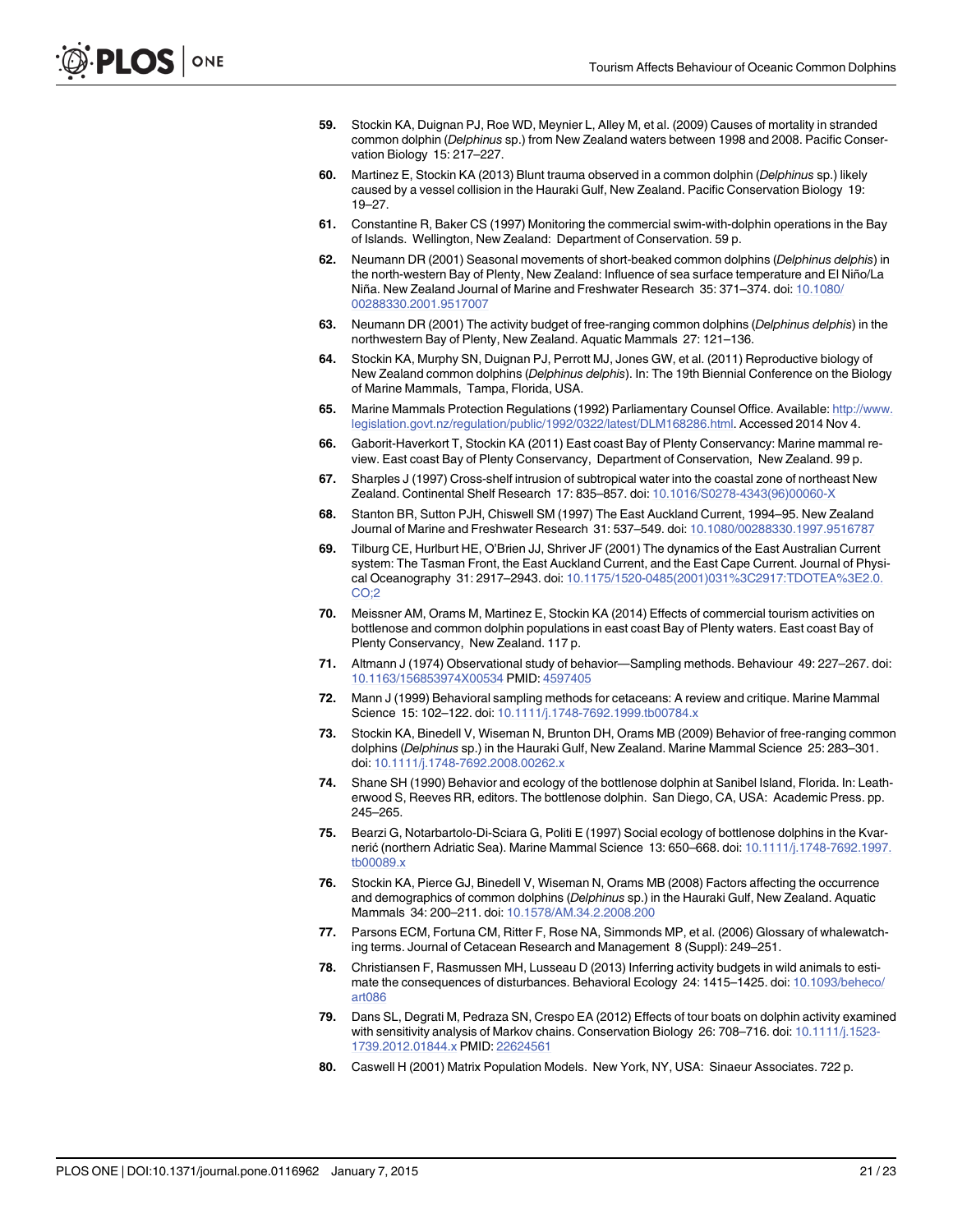- <span id="page-21-0"></span>[81.](#page-7-0) Fleiss JL, Levin B, Paik MC (2003) Statistical methods for rates and proportions. Balding DJ, Cressie NAC, Fisher NI, Johnstone IM, Kadane JB et al., editors. New York: Wiley Series in Probability and Statistics. 792 p.
- [82.](#page-7-0) R Core Team (2013) R: A Language and Environment for Statistical Computing. Vienna, Austria: R Foundation for Statistical Computing. Available: [http://www.R-project.org/.](http://www.R-project.org/) Accessed 2014 Nov 4.
- [83.](#page-14-0) Parsons ECM, Draheim M (2009) A reason not to support whaling—A tourism impact case study from the Dominican Republic. Current Issues in Tourism 12: 397–403. doi: [10.1080/13683500902730460](http://dx.doi.org/10.1080/13683500902730460)
- [84.](#page-14-0) Chen CL (2011) From catching to watching: Moving towards quality assurance of whale/dolphin watching tourism in Taiwan. Marine Policy 35: 10–17. doi: [10.1016/j.marpol.2010.07.002](http://dx.doi.org/10.1016/j.marpol.2010.07.002)
- [85.](#page-14-0) Hughes P (2001) Animals, values and tourism—Structural shifts in UK dolphin tourism provision. Tourism Management 22: 321–329. doi: [10.1016/S0261-5177\(00\)00070-4](http://dx.doi.org/10.1016/S0261-5177(00)00070-4)
- [86.](#page-14-0) Luksenburg JA, Parsons ECM (2014) Attitudes towards marine mammal conservation issues before the introduction of whale-watching: A case study in Aruba (southern Caribbean). Aquatic Conservation-Marine and Freshwater Ecosystems 24: 135–146. doi: [10.1002/aqc.2348](http://dx.doi.org/10.1002/aqc.2348)
- [87.](#page-14-0) Draheim M, Bonnelly I, Bloom T, Rose N, Parsons ECM (2010) Tourist attitudes towards marine mammal tourism: An example from the Dominican Republic. Tourism in Marine Environments 6: 175–183. doi: [10.3727/154427310X12764412619046](http://dx.doi.org/10.3727/154427310X12764412619046)
- [88.](#page-14-0) Neumann DR, Orams M (2003) Feeding behaviour of short-beaked common dolphins, Delphinus delphis, in New Zealand. Aquatic Mammals 29: 137–149. doi: [10.1578/016754203101023997](http://dx.doi.org/10.1578/016754203101023997)
- [89.](#page-14-0) Neumann DR (2001) The behaviour and ecology of short-beaked common dolphins (Delphinus delphis) along the east coast of Coromandel Peninsula, North Island, New Zealand—With a note on their interactions with humans. PhD Thesis, Massey University. 332 p.
- [90.](#page-14-0) Burgess L (2006) Foraging ecology of common dolphins (Delphinus sp.) in the Hauraki Gulf, New Zealand. Master Thesis, Massey University. 143 p.
- [91.](#page-14-0) de la Brosse N (2010) Dynamics of mother-offspring common dolphin (Delphinus sp.) engaged in foraging activities in the Hauraki Gulf, New Zealand. Master Thesis, Massey University. 94 p.
- [92.](#page-14-0) Scarpaci C, Bigger SW, Corkeron PJ, Nugegoda D (2000) Bottlenose dolphins (Tursiops truncatus) increase whistling in the presence of 'swim-with-dolphin' tour operations. Journal of Cetacean Research and Management 2: 183–185.
- [93.](#page-14-0) Jensen FH, Bejder L, Wahlberg M, Soto NA, Johnson M, et al. (2009) Vessel noise effects on delphinid communication. Marine Ecology Progress Series 395: 161–175. doi: [10.3354/meps08204](http://dx.doi.org/10.3354/meps08204)
- [94.](#page-15-0) Schaffar-Delaney A (2004) Female reproductive strategies and mother-calf relationships of common dolphins (Delphinus delphis) in the Hauraki Gulf, New Zealand. Master Thesis, Massey University. 221 p.
- [95.](#page-15-0) Young DD, Cockcroft VG (1995) Stomach contents of stranded common dolphins Delphinus delphis from the south-east of southern Africa. Zeitschrift Für Saugetierkunde-International Journal of Mammalian Biology 60: 343–351.
- [96.](#page-15-0) Meynier L, Pusineri C, Spitz J, Santos MB, Pierce GJ, et al. (2008) Intraspecific dietary variation in the short-beaked common dolphin Delphinus delphis in the Bay of Biscay: Importance of fat fish. Marine Ecology Progress Series 354: 277–287. doi: [10.3354/meps07246](http://dx.doi.org/10.3354/meps07246)
- [97.](#page-15-0) Young DD, Cockcroft VG (1994) Diet of common dolphins (Delphinus delphis) off the south-east coast of southern Africa: Opportunism or specialization? Journal of Zoology 234: 41–53. doi: [10.1111/j.1469-7998.1994.tb06055.x](http://dx.doi.org/10.1111/j.1469-7998.1994.tb06055.x)
- [98.](#page-15-0) Lusseau D (2003) Male and female bottlenose dolphins Tursiops spp. have different strategies to avoid interactions with tour boats in Doubtful Sound, New Zealand. Marine Ecology Progress Series 257: 267–274.
- [99.](#page-15-0) Dwyer SL, Visser IN, Tezanos-Pinto G, Meissner AM, Berghan J, et al. (2014) Overlooking a potential hotspot for a nationally endangered dolphin: A consequence of user-pays research. Endangered Species Research 25: 97–114. doi: [10.3354/esr00613](http://dx.doi.org/10.3354/esr00613)
- [100.](#page-15-0) Zaeschmar JR, Visser IN, Fertl D, Dwyer SL, Meissner AM, et al. (2014) Occurrence of false killer whales (Pseudorca crassidens) and their association with common bottlenose dolphins (Tursiops truncatus) off northeastern New Zealand. Marine Mammal Science 30: 594–608. doi: [10.1111/mms.](http://dx.doi.org/10.1111/mms.12065) [12065](http://dx.doi.org/10.1111/mms.12065)
- [101.](#page-15-0) Neumann DR, Leitenberger A, Orams MB (2002) Photo-identification of short-beaked common dolphins (Delphinus delphis) in north-east New Zealand: A photo-catalogue of recognisable individuals. New Zealand Journal of Marine and Freshwater Research 36: 593–604. doi: [10.1080/00288330.](http://dx.doi.org/10.1080/00288330.2002.9517115) [2002.9517115](http://dx.doi.org/10.1080/00288330.2002.9517115)
- [102.](#page-15-0) Rankmore K (2015) Abundance, site fidelity and social structure of common dolphins (Delphinus sp.) in the Hauraki Gulf, New Zealand. PhD Thesis, Massey University. (In prep.).